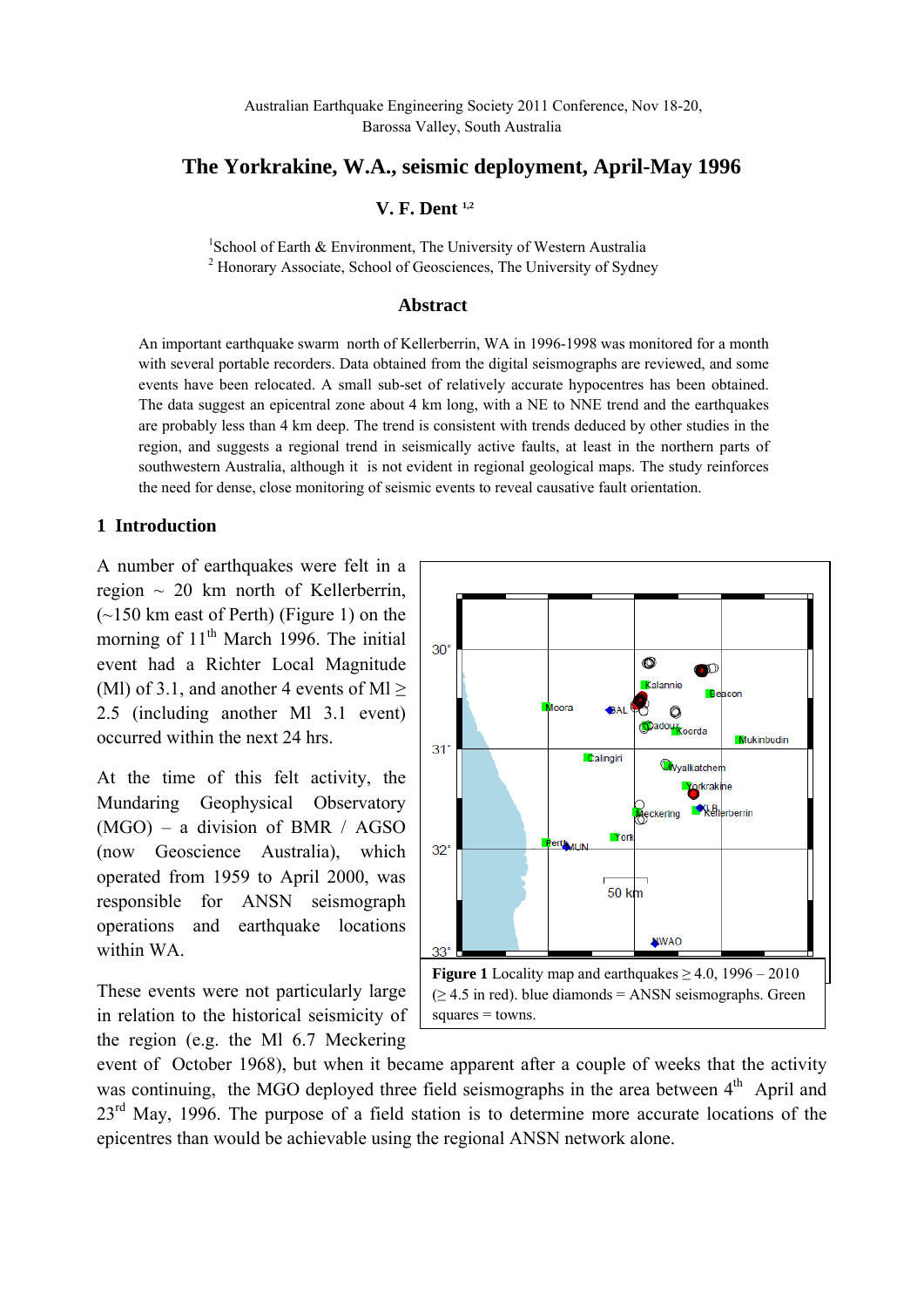Epicentres from the start of the swarm, on  $10<sup>th</sup>$  March 1996 (UTC), up until and including the beginning of the temporary station deployment, on 4<sup>th</sup> April are plotted on Figure 2.

## **2 A brief description of the Yorkrakine swarm**

Following the Ml 3.1 event on  $10^{th}$ March 1996, another 20 events (Ml  $\geq$ 2.0) were recorded in the following two days. Activity then declined, without actually ceasing, until the end of March 1996, when activity increased again, and continued at a relatively high level until mid May 1996.

Activity waxed and waned from then on, until another significant burst in activity in March and April 1997, and then another in late August – early September 1997. The largest events of the series occurred at this time, including an Ml  $4.6$  event on  $31<sup>st</sup>$ August and an Ml  $4.2$  event on  $3<sup>rd</sup>$ 



September. Activity then declined again until early June 1998, when 6 events of Ml  $\geq 3.0$ occurred between  $7<sup>th</sup>$  and  $12<sup>th</sup>$  June. There were 402 events of Magnitude Ml  $\geq$  2.0 in the area of

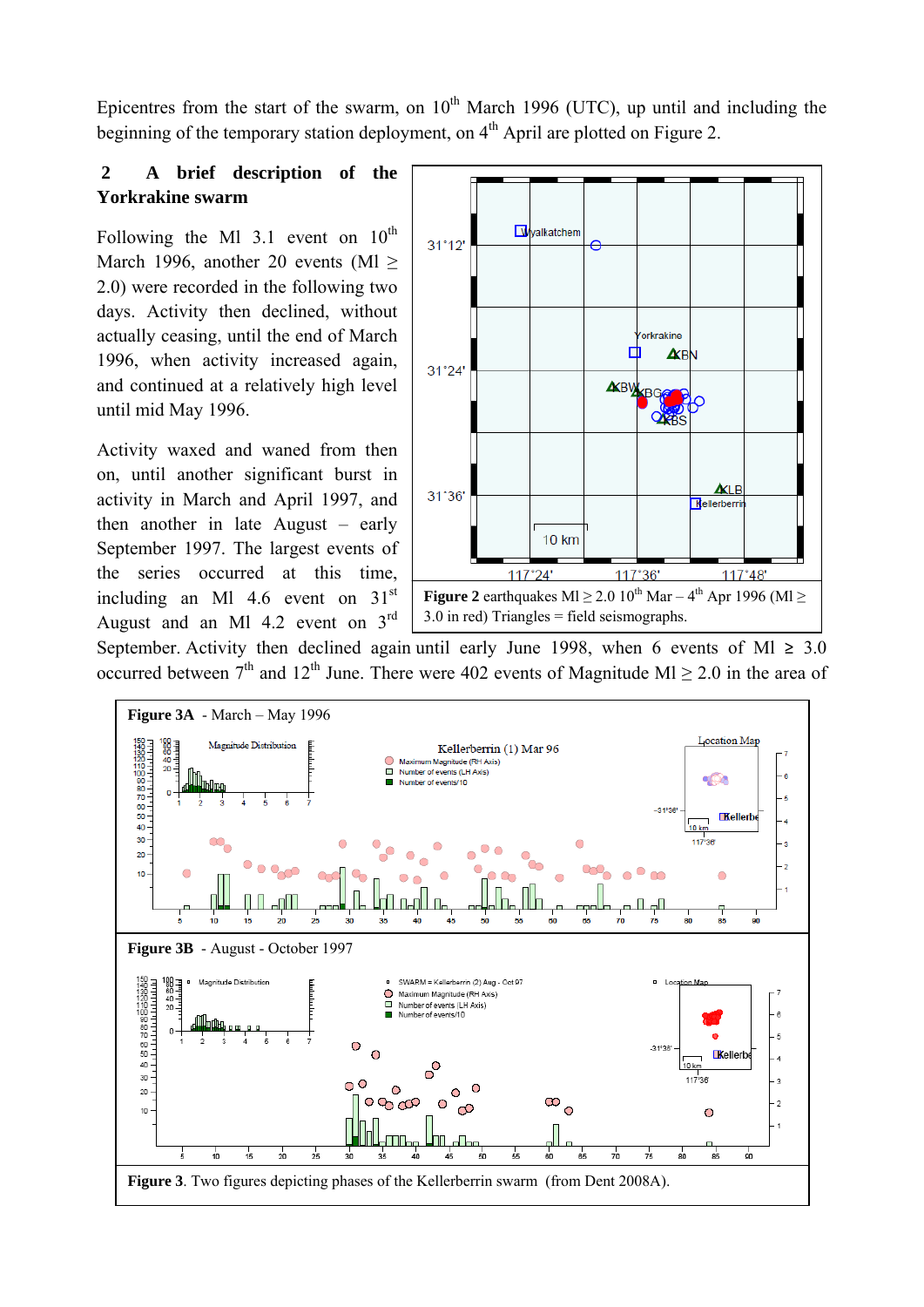Figure 2 between  $10^{th}$  March 1996 and  $18^{th}$  June 1998. However, sporadic activity continued until at least December 1998.

The sequence was treated as part of a larger discussion of swarm activity in Australia by Dent (2008A), where graphs of various swarms were presented in order show the variations that exist in "swarm" behaviour. In that report the locality was described as "Kellerberrin", and it suggests that the swarm was the second most significant in the South West Seismic Zone (SWSZ) in the interval studied (1983 – 2007), with the Burakin swarm of  $2000 - 2003$  (Leonard, 2002, 2003) being the most significant. Because there has been other swarm-like activity in the general Kellerberrin area, the sequence will be from here on referred to as the "Yorkrakine" sequence, after a small locality  $\sim$  10 km northwest of the epicentres (Figure 2).

Two plots of the "Kellerberrin" activity, each of 3 months duration, were presented in the 2008 report (i.e. March to May 1996 and August to October 1997) and these are reproduced in Figure 3. A lesser period of swarm activity occurred about 20 km east of Kellerberrin between May and June 1994, and was also graphed in that report.

## **3 Swarm activity as precursory behaviour**

Swarm-like activity has been proposed as possible precursory behaviour before a large earthquake (Leonard 2002), and the Kellerberrin activity (1996-1998) described here, as well as the Burakin region activity (2000-2003) seem to support this possibility. The largest Kellerberrin event (Ml 4.6) occurred in August 1997, some 18 months after activity initiation. The largest Burakin event (Ml 5.2) occurred in September 2001, a year after a minor swarm in the region (Leonard & Boldra, 2001, Leonard, 2002), in which the largest event was Ml 3.6. However, in other significant swarms in the southwest seismic zone this has not been the case, as for example in the Beacon sequence of January – May 2009 (Dent, 2009), where the largest event (Ml 4.6) occurred about 27 hours after the commencement of the swarm.

## **4 The temporary station deployment**

Kelunji portable digital seismographs were deployed at four locations (Figure 2) during the six weeks of the survey. Station details are shown in Table 1. The station at KBW was moved to a better location (KBS), closer to the epicentral zone, about one week into the survey.

Besides the temporary net, the continuously recording station KLB (Kellerberrin), which was  $\sim 20$ km south-southeast of the activity, recorded most of the activity, although it only operated at 40 samples/sec (as against 200 samples/sec for the Kelunjis). Additional spatial coverage of

| Table 1 field station details |                  |                |        |        |  |  |  |  |  |
|-------------------------------|------------------|----------------|--------|--------|--|--|--|--|--|
| Code                          | Location         | Sample<br>rate | opened | closed |  |  |  |  |  |
| <b>KBN</b>                    | 31.3755 117.6673 | $200$ s/s      | 04 Apr | 28 May |  |  |  |  |  |
| <b>KBG</b>                    | 31.4370 117.5991 | $200$ s/s      | 04 Apr | 28 May |  |  |  |  |  |
| <b>KBW</b>                    | 31.4281 117.5535 | $200$ s/s      | 04 Apr | 11 Apr |  |  |  |  |  |
| <b>KBS</b>                    | 31.4796 117.6482 | 200 s/s        | 11 Apr | 28 May |  |  |  |  |  |

stations and the extra precision of the field data are critical where higher spatial resolution of epicentres is required.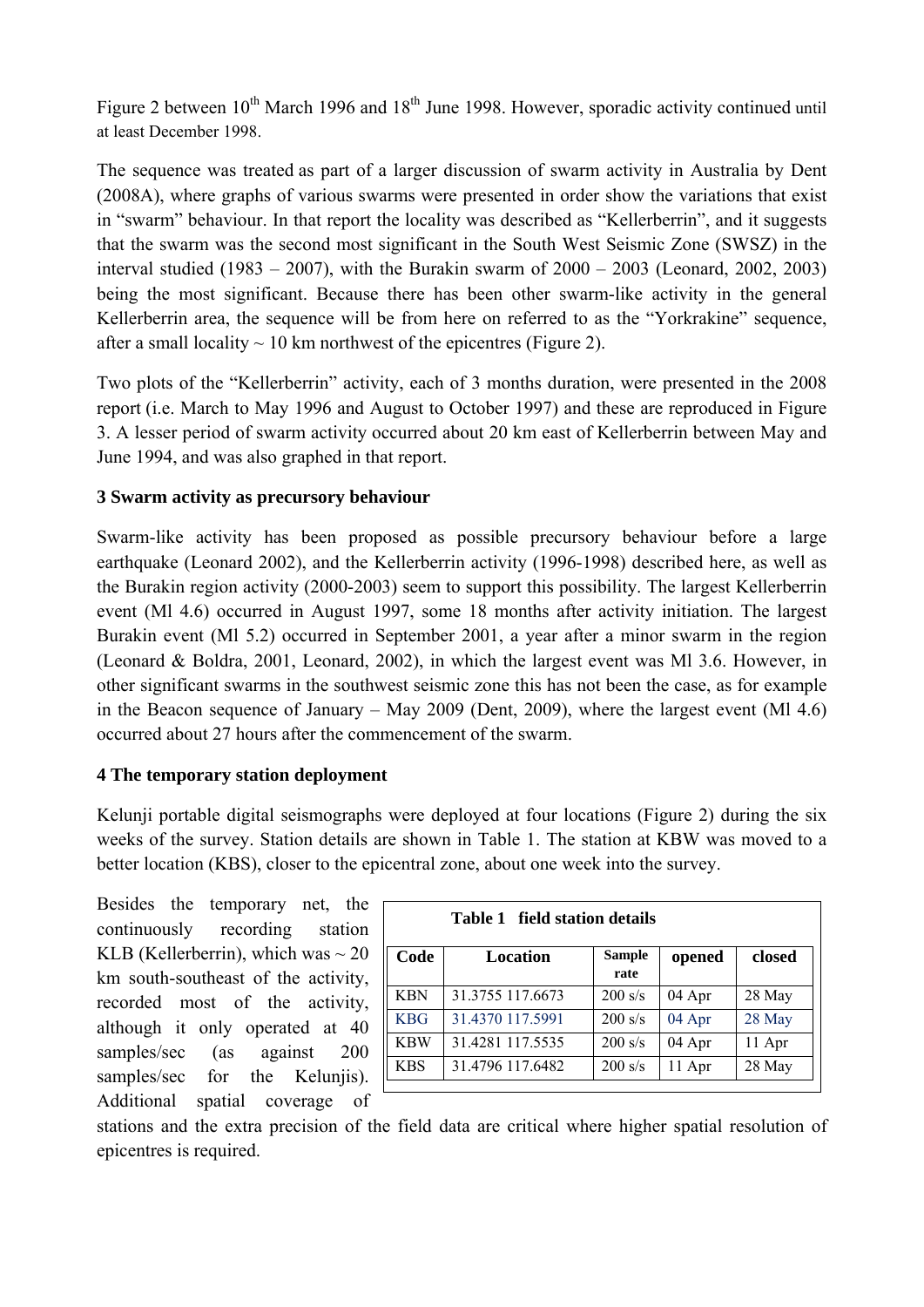Due to the time elapsed since the activity, and the later closure of the MGO, the original data, including the Kelunji Journals showing station operational periods have not been located. The original digital field data also have not been located*.*

### **5 Review of survey data**

Sixty eight events are found in the Geoscience Australia's online earthquake database [\(http://www.ga.gov.au/earthquakes](http://www.ga.gov.au/earthquakes/searchQuake.do)  $/searchQuake.do)$  between  $4<sup>th</sup>$ April and 23rd May 1996, and they have been listed in Appendix 1 and plotted on Figure 4. Field station recordings are available for 29 of these, as indicated in Appendix 1. Most of these are for one station only, but data from two or more stations have been used for solutions of seven events. Data from three stations were available in four instances  $(5^{th}$  April @ 0617, 12<sup>th</sup> April @ 1905, 19<sup>th</sup> April



 $(a)$  0233 and 21<sup>st</sup> April  $(a)$  0044). Many potential recordings were lost because the limited field

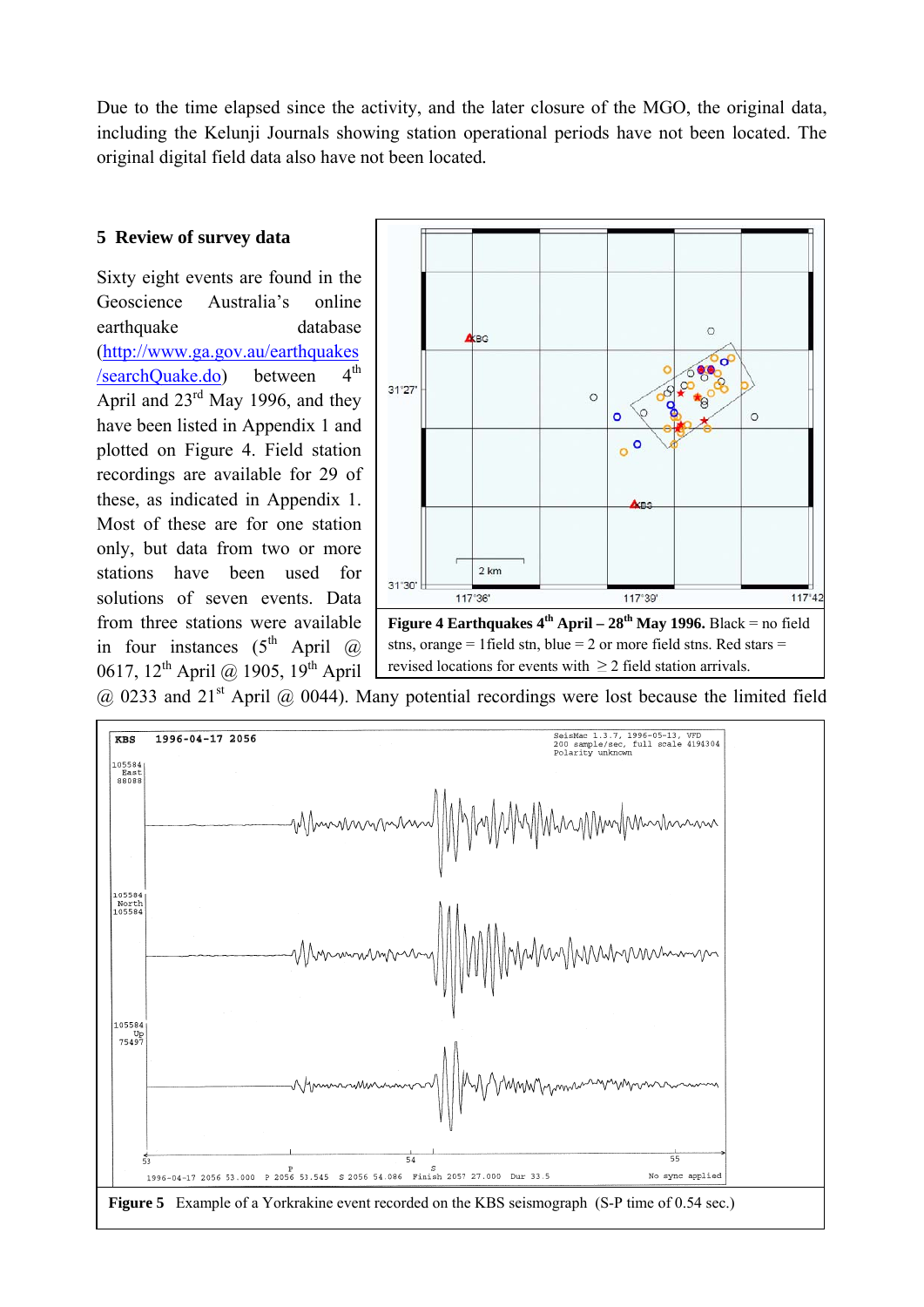recorder memories were filled before a service visit could be made.

In addition, field recordings were obtained for nine events that were not located by the MGO and they have been noted in Appendix 1. It can be assumed that these events are of relatively low magnitude. A representative seismogram from the station KBS is shown on Figure 5. Note the clarity of the P and S phases, which suggests that it should be possible to calculate a precise hypocentral distance to the event, given an accurate velocity-depth model for the area.

### **6 A review and relocation of selected epicentres**

As it is the closest station to the epicentres, KBS is the most useful in detecting small variations in the earthquake foci. The observed S-P times of events recorded at KBS , and distances to KBS are shown in Table 2. Given the high quality of the seismograms, these times are quite reliable.

In the procedure of locating an earthquake, extra weight should be given to portable station data because of their greater precision. This means that if for instance the observed KBS S-P time is say 0.420 secs, but the theoretical S-P time for the solution

| Table 2 S-P times measured at KBS station |                                                                   |       |         |           |                    |  |  |  |  |  |  |
|-------------------------------------------|-------------------------------------------------------------------|-------|---------|-----------|--------------------|--|--|--|--|--|--|
| Date                                      | <b>UTC</b>                                                        | Obs   | Calc.   | Calc.     | comments           |  |  |  |  |  |  |
| 1996                                      |                                                                   | $S-P$ | $S-P^*$ | dist (km) |                    |  |  |  |  |  |  |
| 12 Apr                                    | 1900                                                              | 0.37  | 0.37    | 2.6       |                    |  |  |  |  |  |  |
|                                           | 1905                                                              | 0.35  | 0.35    | 2.8       |                    |  |  |  |  |  |  |
| 16 Apr                                    | 1655                                                              | 0.40  |         |           | Not located        |  |  |  |  |  |  |
| 17 Apr                                    | 2056                                                              | 0.54  | 0.56    |           |                    |  |  |  |  |  |  |
| 19 Apr                                    | 0221                                                              | 0.42  | 0.36    | 3.0       | Relocated to 2.9 k |  |  |  |  |  |  |
|                                           | 0228                                                              | 0.42  | 0.32    | 1.3       | Relocated to 3.3 k |  |  |  |  |  |  |
|                                           | 0229                                                              | 0.43  | 0.45    |           |                    |  |  |  |  |  |  |
|                                           | 0233                                                              | 0.43  | 0.47    | 3.7       |                    |  |  |  |  |  |  |
| 21 Apr                                    | 0044                                                              | 0.40  | 0.43    | 2.7       |                    |  |  |  |  |  |  |
| 25 Apr                                    | 1909                                                              | 0.40  | 0.37    | 1.6       | Relocated to 3.1 k |  |  |  |  |  |  |
| 25 Apr                                    | 2009                                                              | 0.41  | 0.44    | 3.4       |                    |  |  |  |  |  |  |
|                                           | 2022                                                              | 0.41  |         |           | Not located        |  |  |  |  |  |  |
|                                           | 2028                                                              | 0.40  |         |           | Not located        |  |  |  |  |  |  |
| 13 May                                    | 1557                                                              | 0.44  | 0.44    |           |                    |  |  |  |  |  |  |
| 14 May                                    | 0601                                                              | 0.41  |         |           | Solution not found |  |  |  |  |  |  |
| 23 May                                    | 2213                                                              | 0.52  | 0.51    |           |                    |  |  |  |  |  |  |
|                                           | * Calc. = theoretical value for the solution saved in GA database |       |         |           |                    |  |  |  |  |  |  |

|         | Table 3 Summary of location data from Appendix 2 |           |                                   |                |                      |                |                                             |  |  |  |  |
|---------|--------------------------------------------------|-----------|-----------------------------------|----------------|----------------------|----------------|---------------------------------------------|--|--|--|--|
| Date    | <b>UTC</b>                                       | Longitude | Latitude                          | Depth          | S.D. of              | # $temp$       | comments                                    |  |  |  |  |
|         |                                                  | East      | South                             | (km)           | $resid$ <sup>#</sup> | stations       |                                             |  |  |  |  |
| 5/4/96  | 0000*                                            | 117.670   | $-31.445$                         | 2.8            | 0.042                |                | Original solution, does not use KBG or KBW  |  |  |  |  |
|         | 0000                                             | 117.671   | $-31.445$                         | 2.8            | 0.057                | 2              | Relocation using KBW & KBG                  |  |  |  |  |
| 5/4/96  | 0617*                                            | 117.694   | $-31.428$                         | 12             |                      |                | Original poor soln, still in GA data base   |  |  |  |  |
|         | 0617                                             | 117.668   | $-31.445$                         | 3.2            | 0.032                | 3              | New solution in DB, uses KBG, KGN, KBW      |  |  |  |  |
| 12/4/96 | $1900*$                                          | 117.660   | $-31.457$                         | 5 N            | 0.349                |                | "normal" depth. Original soln, does not use |  |  |  |  |
|         | 1900                                             | 117.653   | $-31.456$                         | 1.7            | 0.050                |                | Relocation using KBS                        |  |  |  |  |
| 12/4/96 | 1905*                                            | 117.643   | $-31.457$                         | $\overline{2}$ |                      |                | solution quoted in GA database not found    |  |  |  |  |
|         | 1905                                             | 117.661   | $-31.460$                         | 1.6            | 0.031                | 3              | New solution uses KBS, KBN & KBG            |  |  |  |  |
| 19/4/96 | $0221*$                                          | 117.659   | $-31.454$                         | 0.9            | 0.078                |                | Original solution, uses KBS                 |  |  |  |  |
|         | 0221                                             | 117.662   | $-31.457$                         | 2.1            | 0.041                |                | Relocation - better S-P fit                 |  |  |  |  |
| 19/4/96 | 0228*                                            | 117.645   | $-31.466$                         | 2.2            | 0.149                |                | Original solution, uses KBS                 |  |  |  |  |
|         | 0228                                             | 117.666   | $-31.455$                         | 1.4            | 0.072                |                | Relocation - better S-P fit                 |  |  |  |  |
| 19/4/96 | $0233*$                                          | 117.667   | $-31.452$                         |                |                      |                | Original, - but soln not found              |  |  |  |  |
|         | 0233                                             | 117.669   | $-31.451$                         | 1.3            | 0.075                | 3              | Relocation, uses KBS, KBG, KBN              |  |  |  |  |
|         |                                                  |           |                                   |                |                      |                |                                             |  |  |  |  |
| 21/4/96 | 0044*                                            | 117.662   | $-31.459$                         | 2.3            | 0.071                | 3              | Uses KBS, KBG, KBN                          |  |  |  |  |
| 25/4/96 | 1909*                                            | 117.650   | $-31.464$                         | 2.5            | 0.124                | $\overline{1}$ | <b>Uses KBS</b>                             |  |  |  |  |
|         | 1909                                             | 117.669   | $-31.458$                         | 1.6            | 0.092                | $\overline{2}$ | Relocation using KBS and KBG                |  |  |  |  |
| 25/4/96 | 2009                                             | 117.662   | $-31.451$                         | 1.7            | 0.076                | 3              | Relocation - original solution not found    |  |  |  |  |
| 7/6/98  | 2242*                                            | 117.683   | $-31.464$                         | 5N             | 0.356                |                | Outside the box (Ml 3.6)                    |  |  |  |  |
|         | 2242                                             | 117.675   | $-31.452$                         | 0.4            | 0.221                |                | Relocation (inside the box)                 |  |  |  |  |
|         |                                                  |           | = Standard Deviation of residuals |                |                      |                | $* =$ solution as found in GA catalogue     |  |  |  |  |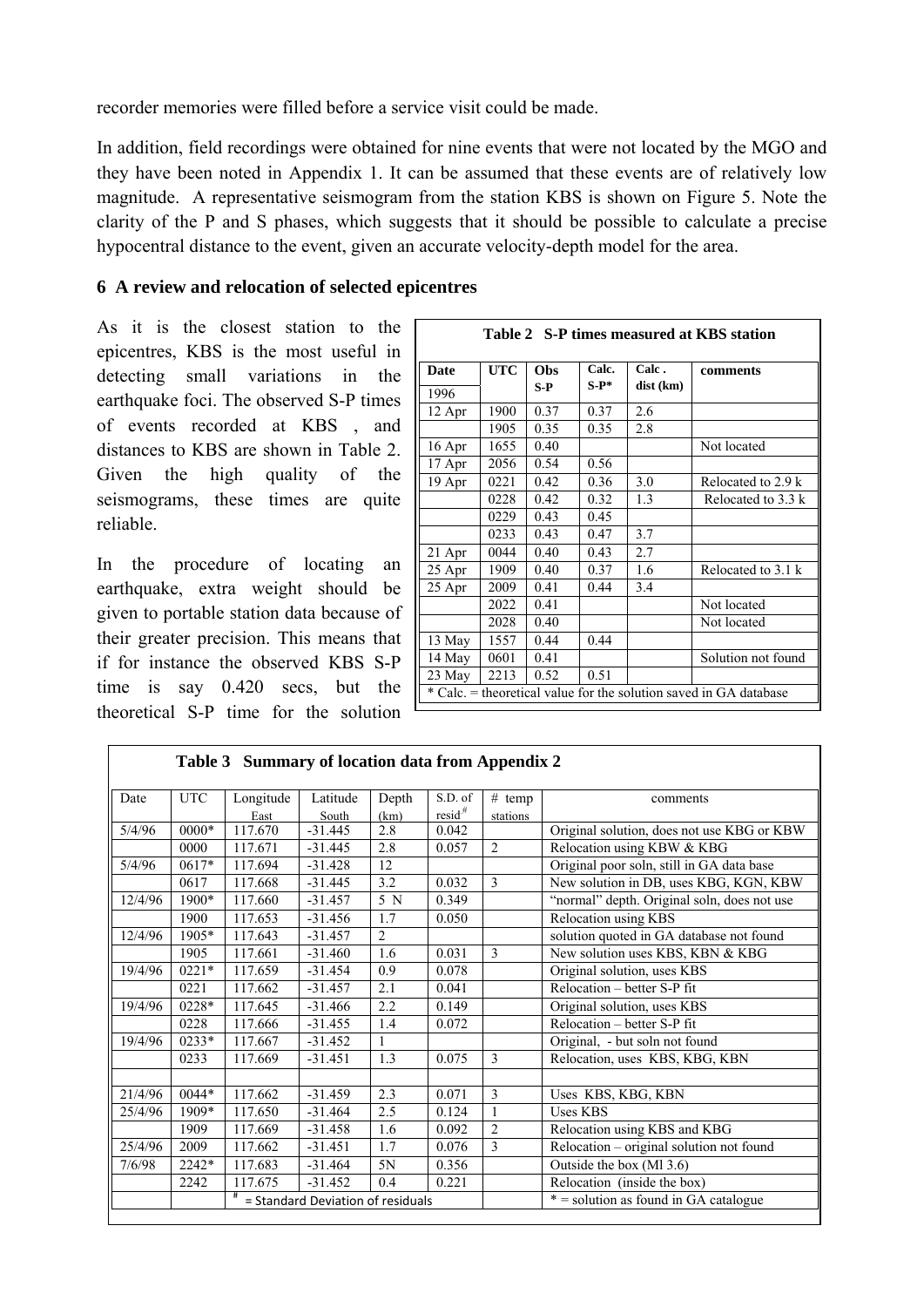determined is 0.480 secs, the solution is not optimal. It may be possible to compute a solution in which the "residual" is reduced to 0.05 secs or less, by amending the weighting applied to the various phases used in the solution.

The data in Table 2 suggest that the computed solutions fit the field data fairly well in most instances, but for two solutions however  $(19<sup>th</sup>$  April @ 0221 and 0228), the KBS data show relatively poor fit suggesting the solutions are not optimal. These two events have been relocated by the author using EQLOCL (as was used for the original solutions), with final solutions chosen such that the residuals for the KBS S-P times are at a minimum. For the first event (19<sup>th</sup> April  $\omega$ ) 0221), the change to the epicentre was insignificant, but the depth was increased from 0.9 to 2.1 km. For the second event (19<sup>th</sup> April @ 0228), a 2 km shift to the northeast resulted, which moved the epicentre closer to the main grouping of events.

The original EQLOCL solutions and the relocations proposed for the events above are shown in Appendix 2, and the data in Appendix 2 are summarised in Table 3. This table lists the standard deviations (S.D.) of the arrival time residuals for the P and S waves (i.e. observed arrival time – computed arrival time). The object of the earthquake location procedure is to make this value as small as possible given the available data. Note that the S.D.s for relocations presented here are usually significantly less than the S.D.s for the original locations.

## **7 Focal depths**

The focal depths of the earthquakes listed in Appendix 1 are generally between 1 and 3 km. Where a depth has been indicated as 5 km, it generally means that the computer location could not find an acceptable depth and the value has been assigned by the operator. It must be noted however, that where focal depths have been computed without the aid of a relatively dense and close network of seismographs (i.e. denser than the Yorkrakine net), the resulting depths are generally unreliable (as stated, for example, by Gibson et al., 1994).

Depths shown in Table 3 are generally between 0.5 km and 2.5 km, and this is probably a good indication of the focal depth range of the data set, but because depth is the hardest parameter to constrain in a hypocentral solution, too much reliance should not be given on individual values. Where an earthquake has been located using two or more field stations, it is probable that it is has a more reliable depth. The depth range found here is consistent with the range of accurate depths found for Burakin region earthquakes by Allen et al. (2006).

## **8 The best-located events**

The five events indicated in Table 3 as having been recorded on three field recorders are potentially the best constrained solutions in the data set. These events have been relocated, and are shown as red stars on Figure 4, along with the two relocated events (above) of  $19<sup>th</sup>$  April 1996.

The GA database location for the  $12<sup>th</sup>$  April event (1905 UTC) puts it outside the box (117.643E, 31.457S), well to the west of the main group of epicentres, but the EQLOCL output pertaining to that location has not been found. A non-preferred solution found in the archives utilises data from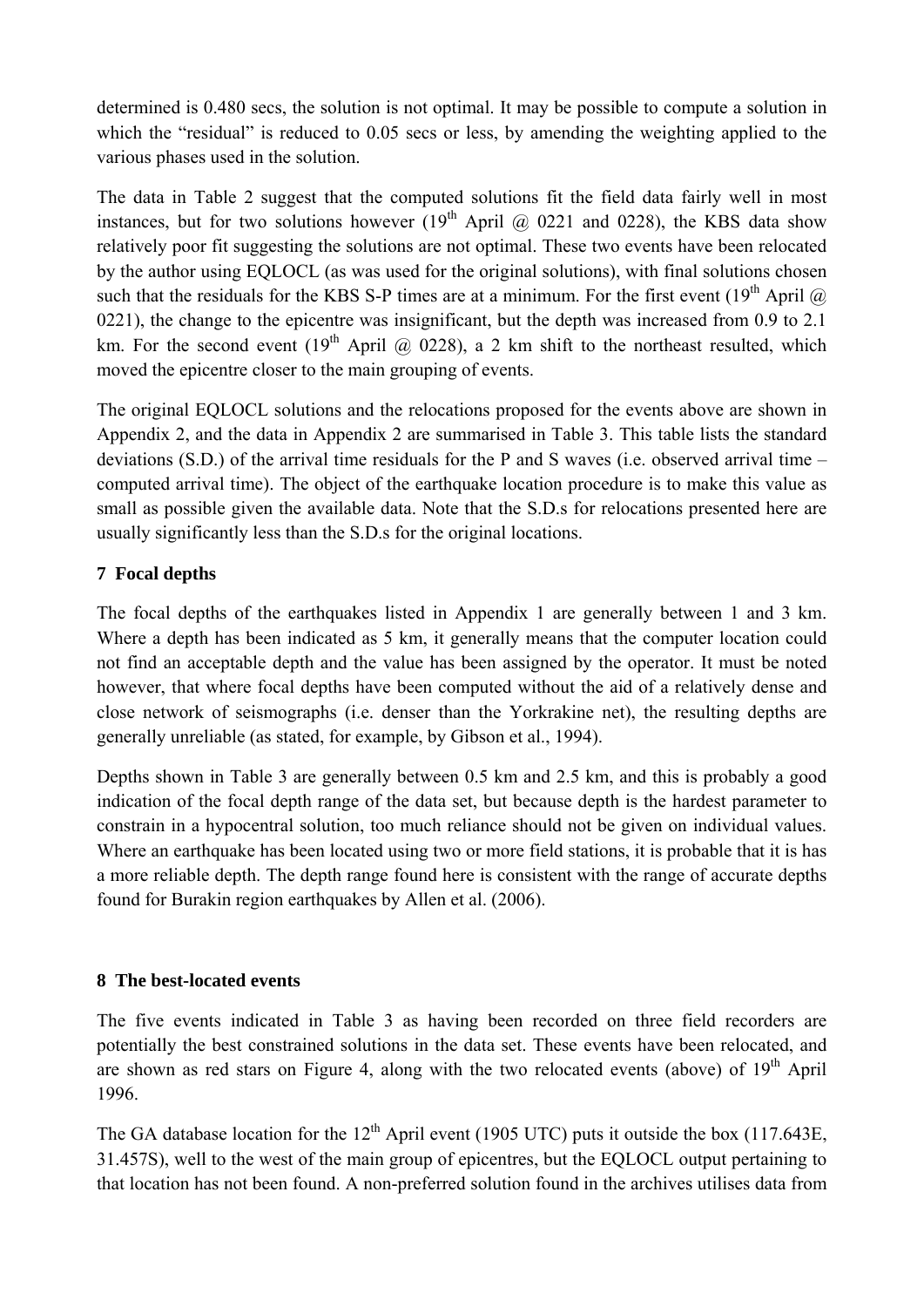3 field stations, and puts it at 117.668E, 31.463S (which is just inside the box) at a depth of 0.9 km. This may well be a better solution than the one indicated in the GA catalogue as "preferred".

The original EQLOCL solution for the event on the  $25<sup>th</sup>$  April also has not been found, and it is unclear if field data were used for the solution. The author has relocated the event, including the field station data, and the new location is at 117.662 E, 31.451 S, with a focal depth of 1.7 km, which places it in the centre of the box shown on Figure 4.

Again, the original EQLOCL locations of the above earthquakes, where available, and the relocations, are shown in Appendix 2.

### **9 Events after survey closed**

As noted earlier, the seismic activity at Yorkrakine continued for some 2 years after the field instruments were withdrawn. Over 300 more events were located during this time, and events of

Ml ≥ 3.0 (May 1996 – June 1998) are plotted on Figure 6. This plot shows considerable scatter, with a possible north-south trend. However, if only the larger events are considered (i.e. Ml ≥ 3.5) all but one are within the enclosed area shown in Figure 4, and are also concentrated at its eastern end. Because of the extra data available, the larger events can be assumed to be better located than the smaller ones. The scatter of the smaller events may be attributed to greater location inaccuracies.



The solution for the exception noted above (Ml 3.6 on  $7<sup>th</sup>$  June 1998) has been re-examined. The EQLOCL solution for this event indicates that the depth had been constrained to 5 km, and many distant arrivals, (not particularly useful for the solution), had been included. The event also has been relocated and allowed unconstrained depth. The new solution (Appendix 2) puts the event inside the source zone, at a depth of 0.9 km.

### **10 Discussion**

The more accurately determined epicentres appear to lie within the northeasterly trending box shown on Figure 4. The box is about 4 km long and 2 km wide. Most of the epicentres recorded during the survey fall within the box, and the best located events (red stars) show a NNE trend within that box. The errors in locations which do not have the benefit of near station data are such that it is reasonable to propose that most, if not all, of the events in the sequence, i.e. over 400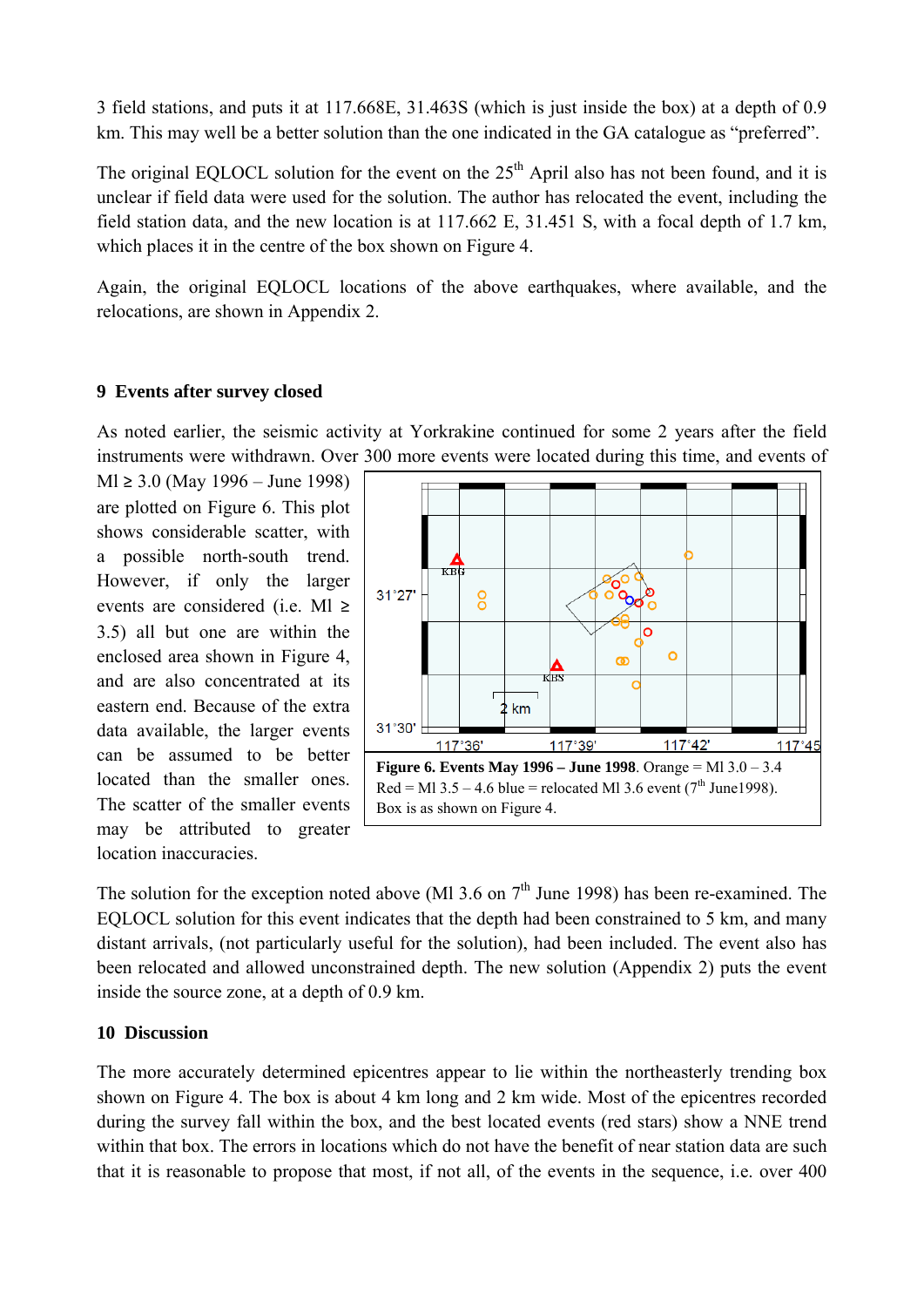events between 1996 and 1998, actually occurred within this box. The dimensions of this suggested source zone are consistent with the probable rupture area for a magnitude 4.6 earthquake. Gibson (pers. comm.) has indicated that the rupture area for a similar magnitude event in a region where a high stress drop is expected is approximately 5  $\text{km}^2$ .

The focal depths have been found to be shallow – probably less than 3 km, in agreement with other results in the region. Computed depths are to some extent earth-model dependent, in this case the "WA2" model (Dent, 1989), but the extent of this dependency is yet to be determined. The nearness of the station KBS to the epicentres, and the very short S-P times observed at KBS indicate that the events must be very shallow.

The WA2 model was used by the MGO during the 1990s, and was also used by GA when locating WA events from 2000 to 2010. This is a relatively simple model with only two supra-Moho layers, and was constructed over 20 years ago by inversion of available earthquake and blast phase data (including some data from this survey). It does not contain a near-surface lowvelocity layer, which is generally accepted as being present (P. Somerville, pers. comm.). Initial tests suggest that including such a layer could cause computed focal depths to increase by about 0.5 km.

## **11 A comparison with other studies**

The NE-SW trend in epicentres noted above is consistent with results from two other recent seismic episodes in southwest WA. Dawson et al. (2008) used satellite interferometry to investigate the nature of the faults on which the Kalannie sequence of Sept 2005 ( $\sim$  150 km NNW of Kellerberrin) and the Ml 4.9 Katanning earthquake  $(9<sup>th</sup> Oct$  $2007$ ,  $\sim$  300 km south of Kellerberrin) of 2007 occurred. They were able to detect measurable surface deformation from both earthquakes. They concluded the Kalannie earthquakes occurred on a fault with a strike of 53° and that the Katanning fault had a strike of 231° (i.e. 51°), although neither of these trends were observable from the epicentral plots alone. The Kalannie sequence was not monitored using field equipment and a review of epicentres in the swarm (Dent, 2010) shows a dense "ball" of events in which no trend can be discerned. The Katanning event had only two notable aftershocks, and a field station deployment there soon after the event (Dent, 2008B) did



**Figure 7.** Regional aeromagnetic map, showing epicentral zones of Yorkrakine (1), Kalannie (2) and Beacon (3) swarms (yellow squares).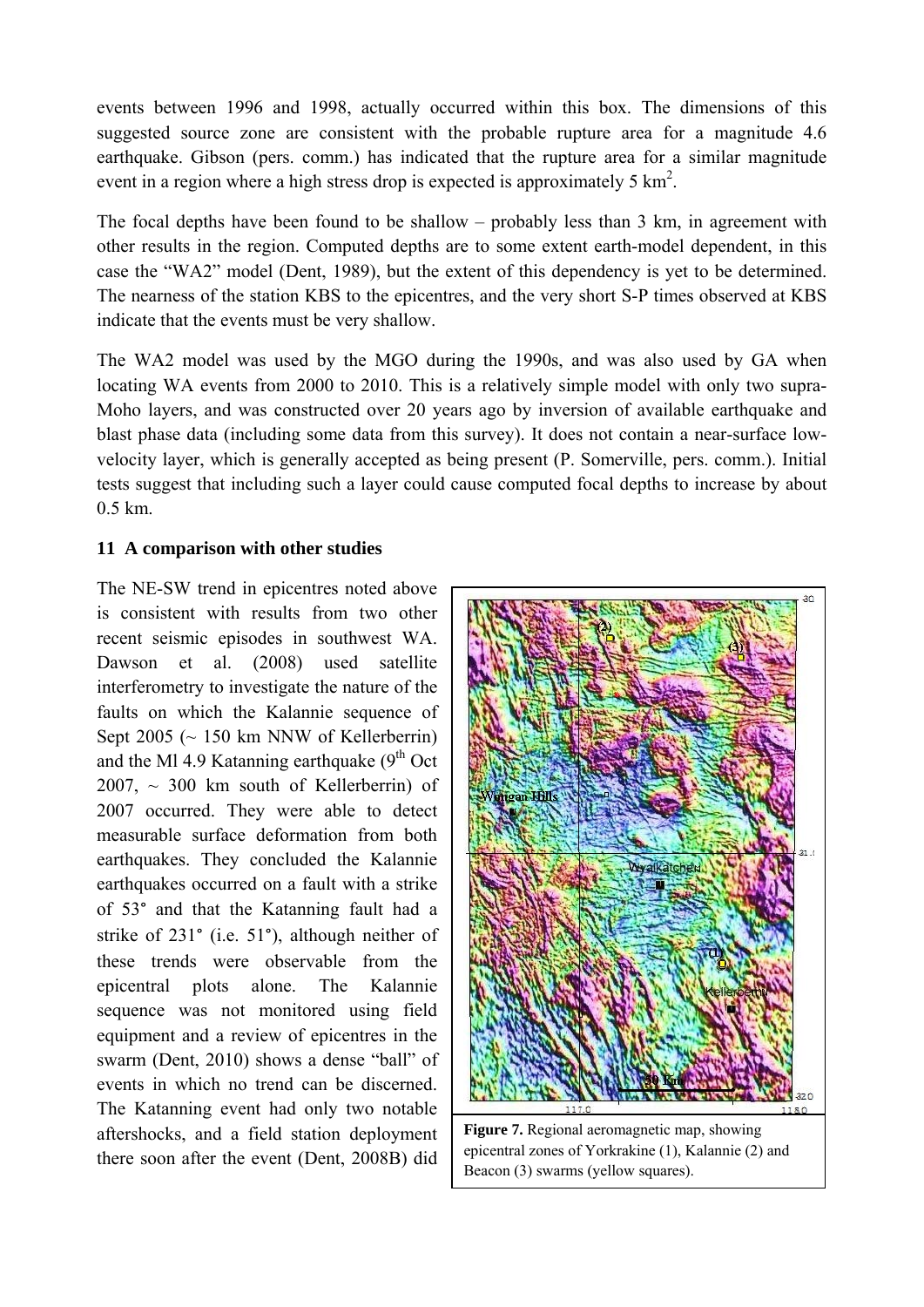not reveal any apparent trend in the smaller events recorded. However, larger well-located events from the Burakin sequence of 2000-2003 suggest a lineation to the NNE (Dent, 2010). Using aero-magnetic data in the Meckering region, and relatively old epicentral data (i.e. 1968-1970), Dentith & Featherstone (2003) and Dentith et al. (2009) suggested a conjugate NE and SE trending fault system in the Meckering region.

The agreement of the trend of Yorkrakine events with the results described above suggests that a fault orientation of about 025° - 045° may represent a regional trend. More detailed studies, using dense seismograph deployments around future earthquake sequences, are needed to confirm this.

## **12 Relation to regional geology**

The epicentral zone is within the Yilgarn Archaean craton, a region of relatively low relief. The most detailed geological map publically available (the 1:250,000 Kellerberrin sheet) does not show any faults in the vicinity of the epicentral zone. Aeromagnetic data downloaded from GA show more detail of the local structure than the geological map, and many linear features in the region can be seen on Figure 7. These are interpreted as mainly mafic dykes (M. Dentith, pers. comm.), and seem to have dominantly an EW to ENE trend. The epicentral zone is indicated (labeled "1"), as well as source locations for earthquake swarms north of Kalannie (2) and north of Beacon (3). The magnetic highs (red tones) are interpreted as granitoid intrusive masses. There is no obvious relationship between these source zones and the mafic dykes or granitoid intrusions.

## **13 Conclusions**

The range in the KBS S-P values indicates that the earthquakes are not originating from a point source. The plot of the best available locations suggests a small source zone, with a northeast trend. Larger, presumably well-located events which occurred after the survey support this conclusion. Smaller events are much more scattered, but this can be attributed to poorer locations.

Current aeromagnetic data and regional geological maps do not support to the suggested northeast trend, or link the earthquakes to mapped faults.

The best-constrained focal depths in the sequence range between 1.3 km and 3.2 km. Future improvements to the local earth model may increase calculated focal depths marginally.

Poor locations (as in routine solutions from ANSN stations, made without the benefit of near stations recording with a high sampling rate) can obscure a trend.

"Preferred" solutions as listed in the database can still be improved on by modifying the weighting applied to the data – analysts tend to include insignificant phase arrivals from relatively distant stations in the solutions.

It is reasonable to suggest that ALL the events of the Yorkakine sequence (i.e. between March 1996 and December 1998) originated from within the box indicated on Figure 4, and the scatter found in GA Earthquake database locations is due to the difficulty in locating them accurately.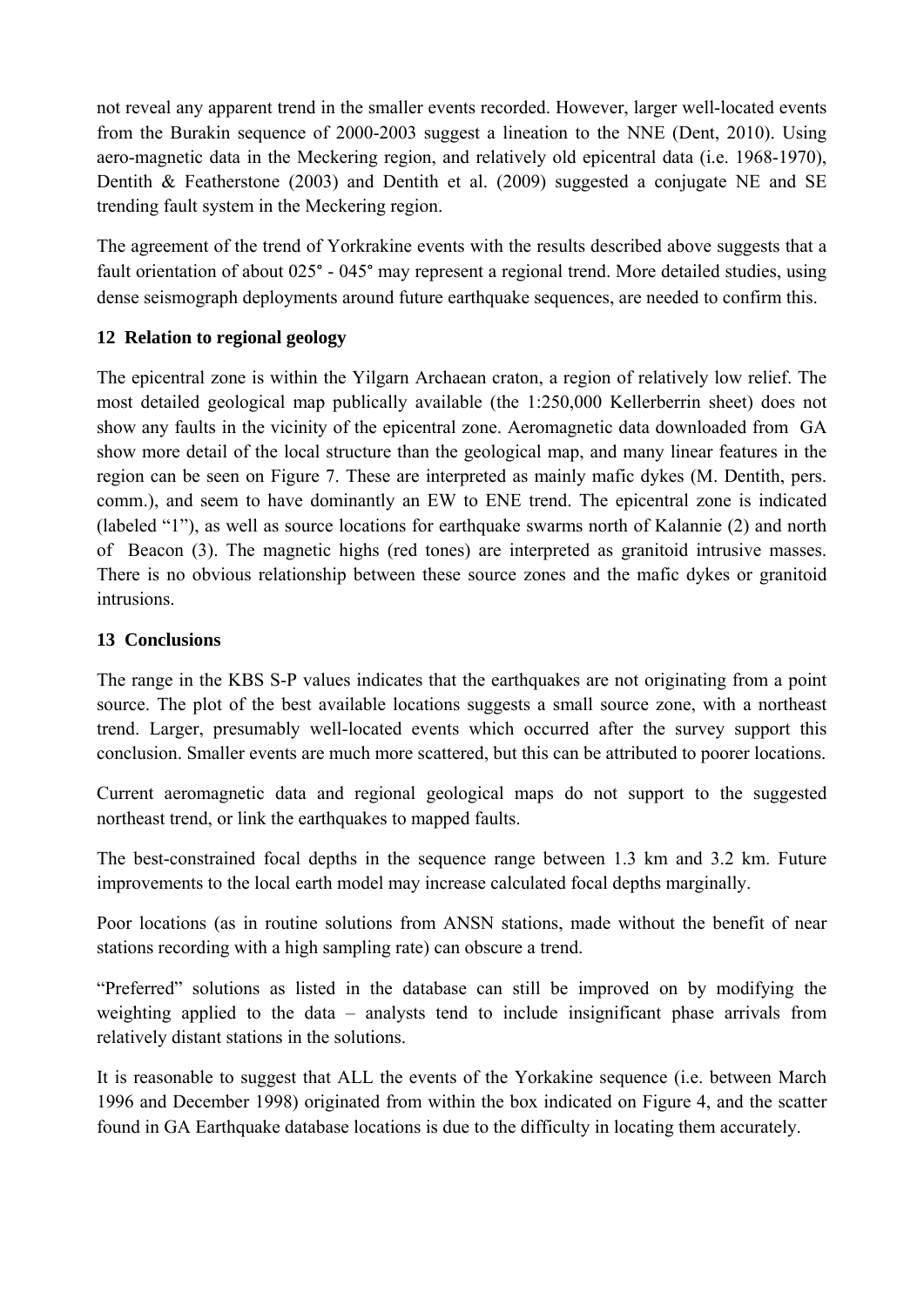It is difficult to interpret catalogue data because of the lack of "metadata" about the events – i.e. solution reliability, what stations were used, etc.

### **14 Acknowledgements**

 The author acknowledges Geoscience Australia for access to their seismic archives. Thanks to Professor Michael Dentith for assisting with Figure 7, and making general comments. Thanks also to David Love, Clive Collins, John Glover, Virginia Ward and Brian Gaull for revisions to the manuscript.

### **15 References**

Allen, T., Dhu, T., Cummins, P. and Schneider, J. (2006), "Empirical Attenuation of Ground-Motion Spectral Amplitudes in Southwestern Western Australia", *Bull. Seismol. Soc. Am., 96 (2)* pp 572-585.

Dawson, J., Cummins, P., Tregoning, P. and Leonard, M. (2008**), "**Shallow intraplate earthquakes in Western Australia observed by Interferometric Synthetic Aperture Radar", *J. Geophys. Res., 113*, B11408.

Dent V. F., (1989), "Computer generated crustal models for southwest seismic zone, Western Australia" *Bur. Min. Res. Aust*. Rept. 1989/43.

Dent V. F., (2008A) "The Graphical representation of some recent Australian earthquake swarms", *Proc. Aust. Earthquake Eng. Soc. Conf., 2008*, Ballarat.

Dent, V. F., (2008B), "Improved hypocentral estimates for two recent seismic events in south-western WA, using temporary station data", *Proc. Aust .Earthquake Eng. Soc. Conf., 2008* Ballarat.

Dent, V. F., (2009), "The Beacon, WA earthquake swarm of 2009", *Proc. Aust. Earthquake Eng. Soc. Conf., 2009* Newcastle.

Dent, V. F., (2010), "A NE lineation in epicentres northeast of Perth – fact or fiction? A review of epicentres in the region , 2005", *Proc. Aust. Earthquake Eng. Soc. Conf., 2010* Perth.

Dentith, M C & Featherstone, W. (2003), "Controls on intra-plate seismicity in southwestern Australia", *Tectonophysics* 376 pp 167-184.

Dentith, M C, Clark, D. and Featherstone, W. (2009), "Aeromagnetic mapping of Precambrian geological structures that controlled the 1968 Meckering earthquake (Ms 6.8): Implications for intraplate seismicity in Western Australia", *Tectonophysics* 475 pp 544-553.

Gibson, G., V. Wesson & T. Jones (1994), "The Eugowra NSW earthquake swarm of 1994", *Proc. Aust. Earthquake Eng. Soc. Conf., 1994*, Canberra.

Leonard, M., and Boldra, P. (2001), "The Cadoux swarm, Sep 2000 – an indication of rapid stress transfer?", *Proc. Aust. Earthquake Eng. Soc. Conf., 2001* Canberra*.* 

Leonard, M., (2002). The Burakin WA Earthquake sequence Sep 2000 – Jun 2002 *Proc. Aust. Earthquake Eng. Soc. Conf., 2002* Adelaide*.* 

Leonard, M., (2003). Respite leaves Burakin quaking in anticipation. Ausgeo News 70, June 2003.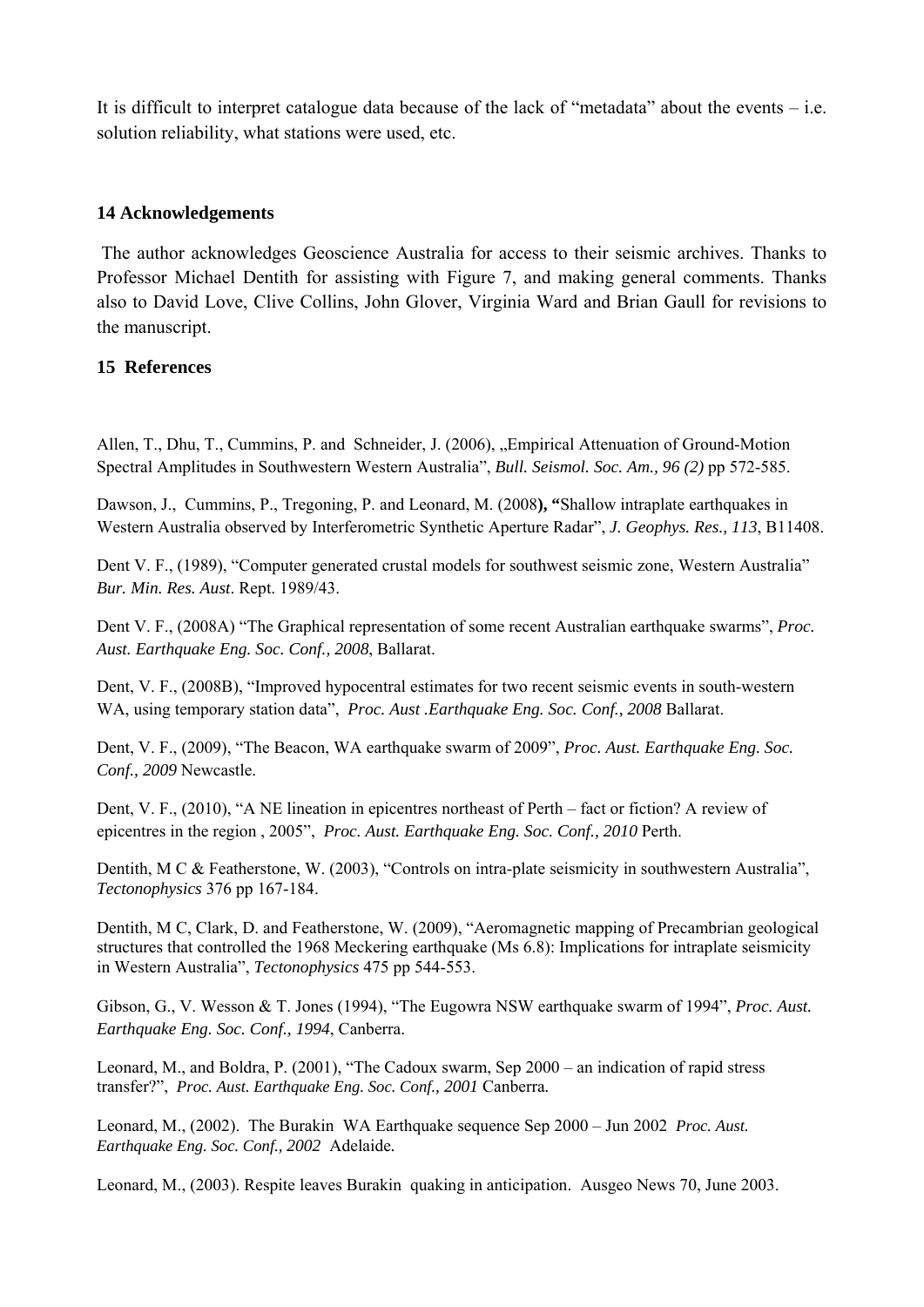#### **APPENDIX 1**

#### **Epicentres from the Geoscience Australia Earthquake Database**

(plus unlocated events observed on field recorders. Also events of  $Ml \ge 2.5$  are bolded)

| <b>DATE</b>                            | UTC | мl         | Longit Latitude                                  | Depth        | Temp Stns            | Comments                                                           |
|----------------------------------------|-----|------------|--------------------------------------------------|--------------|----------------------|--------------------------------------------------------------------|
|                                        |     |            |                                                  |              | (KBS/KBN/KBG/KBG)    |                                                                    |
|                                        |     |            |                                                  |              |                      |                                                                    |
| $4/04/1996$ 02:33                      |     | 1.5        | 117.670 -31.460                                  | 3            |                      |                                                                    |
| $4/04/1996$ 14:04                      |     | 2.4        | 117.674 -31.448                                  | 2            |                      |                                                                    |
| $4/04/1996$ 23:16<br>$5/04/1996$ 00:00 |     | 2.2        | 117.670 -31.445                                  | 3            | KBG<br>KBG, KBW      | recorded at KBG but not located                                    |
| 5/04/1996 01:11                        |     |            |                                                  |              | KBG                  | recorded at KBG but not located                                    |
| $5/04/1996$ 02:19                      |     | 1.5        | 117.670 -31.460                                  | 3            |                      |                                                                    |
| 5/04/1996 06:17                        |     | 2.7        | 117.668 -31.445                                  | 3            | KBG, KBN, KBW        |                                                                    |
| 5/04/1996 06:17                        |     | 2.7        | 117.694 -31.428                                  | 12           |                      | "Poorly determined" (duplicate!)                                   |
| 6/04/1996 10:22                        |     |            |                                                  |              | KBN                  | recorded at KBN but not located                                    |
| 7/04/1996 06:44                        |     |            |                                                  |              | KBN                  | recorded at KBN but not located                                    |
| 7/04/1996 18:07                        |     | 1.5<br>1.5 | 117.670 -31.460                                  | 3<br>1       |                      |                                                                    |
| 7/04/1996 20:05<br>$8/04/1996$ 01:17   |     | 2.5        | 117.660 -31.464<br>117.660 -31.456               | 2            | KBN<br>KBN           |                                                                    |
| $9/04/1996$ 12:42                      |     | 1.4        | $117.669 - 31.453$                               | 2            |                      |                                                                    |
| $9/04/1996$ 19:42                      |     | 1.3        | 117.663 -31.449                                  | 1            |                      |                                                                    |
| 10/04/1996 06:04                       |     |            | 1.7 117.670 -31.460                              | 3            |                      |                                                                    |
| 10/04/1996 06:18                       |     |            | 2.0 117.661 -31.457                              | 2            | KBN                  |                                                                    |
| 10/04/1996 13:55                       |     | 2.0        | 117.658 -31.460                                  | 1            | KBN                  |                                                                    |
| 10/04/1996 16:32                       |     |            | 1.8 117.662 -31.461                              | 1            | KBN                  |                                                                    |
| 10/04/1996 18:05                       |     |            | $2.2$ 117.664 -31.459                            | 3            | KBN                  |                                                                    |
| 12/04/1996 19:00<br>12/04/1996 19:05   |     |            | $2.4$ 117.660 - 31.457<br>2.9 117.643 -31.457    | 5<br>2       | KBS<br>KBS, KBN, KBG |                                                                    |
| 13/04/1996 15:56                       |     |            | 1.6 117.669 -31.454                              | 2            |                      |                                                                    |
| 16/04/1996 16:55                       |     |            |                                                  |              | KBS                  | recorded at KBS but not located                                    |
| 17/04/1996 20:56                       |     |            | 2.5 117.681 -31.449                              | 1            | KBS                  |                                                                    |
| 18/04/1996 18:36                       |     | 1.9        | 117.670 -31.460                                  | 3            |                      |                                                                    |
| 19/04/1996 02:21                       |     |            | $2.0$ 117.659 -31.454                            | 1            | KBS, KBN             |                                                                    |
| 19/04/1996 02:28                       |     |            | $2.2$ 117.645 - 31.466                           | 2            | KBS                  |                                                                    |
| 19/04/1996 02:29                       |     |            | $2.0$ 117.665 - 31.449                           | 1            | KBS                  |                                                                    |
| 19/04/1996 02:33<br>19/04/1996 02:35   |     | 1.6        | $2.8$ 117.667-31.452<br>117.670 -31.460          | 1<br>3       | KBS, KBG, KBN        |                                                                    |
| 19/04/1996 02:31                       |     |            |                                                  |              | KBG                  | recorded at KBG but not located                                    |
| 19/04/1996 14:45                       |     |            | 1.6 117.670 -31.460                              | 3            |                      |                                                                    |
| 19/04/1996 14:47                       |     |            | 1.5 117.670 -31.460                              | 3            |                      |                                                                    |
| 19/04/1996 14:48                       |     |            | 1.7 117.670 -31.460                              | 3            |                      |                                                                    |
| 20/04/1996 13:34                       |     |            | 1.6 117.670 -31.460                              | 3            |                      |                                                                    |
| 21/04/1996 00:44                       |     |            | $2.7$ 117.662-31.460                             | з            | KBS, KBG, KBN        |                                                                    |
| 21/04/1996 01:48                       |     | 1.8        | 117.675 -31.450<br>$2.5$ 117.671 -31.445         | 1<br>3       | KBG                  |                                                                    |
| 21/04/1996 01:53<br>21/04/1996 02:04   |     | 2.0        | 117.671 –31.451                                  | 2            | KBG<br>KBG           |                                                                    |
| 21/04/1996 18:35                       |     |            | 1.7 117.673 -31.449                              | 3            | KBG                  |                                                                    |
| 22/04/1996 06:55                       |     |            | 1.6 117.723 -31.468                              | 5            |                      |                                                                    |
| 22/04/1996 17:16                       |     |            | 1.6 117.681 -31.449                              | 1            |                      |                                                                    |
| 23/04/1996 04:27                       |     |            | $1.5$ 117.665 -31.446                            | 2            |                      |                                                                    |
| 25/04/1996 19:09                       |     |            | $1.9$ 117.649 -31.464                            | 2            | KBG, KBS             |                                                                    |
| 25/04/1996 19:32                       |     |            | 1.3 117.684 -31.457                              | 4            |                      |                                                                    |
| 25/04/1996 20:09                       |     |            | $2.5$ 117.675 - 31.443                           | 3            | KBS, KBN, KBG        |                                                                    |
| 25/04/1996 20:22<br>25/04/1996 20:28   |     |            |                                                  |              | KBS<br>KBS           | recorded at KBS but not located<br>recorded at KBS but not located |
| 25/04/1996 20:44                       |     |            | $2.1$ 117.636 -31.452                            | 1            |                      |                                                                    |
| 25/04/1996 22:12                       |     |            | $1.5$ 117.656 -31.452                            | 1            | KBN                  |                                                                    |
| 26/04/1996 01:19                       |     |            | $1.9$ 117.669 - 31.447                           | 1            |                      |                                                                    |
| 26/04/1996 01:28                       |     |            | $1.8$ 117.673 - 31.446                           | 1            |                      |                                                                    |
| 26/04/1996 01:35                       |     |            | $2.1$ 117.651 - 31.456                           | 2            |                      |                                                                    |
| 26/04/1996 01:47                       |     |            | $1.8$ 117.659 -31.450                            | 1            |                      |                                                                    |
| 26/04/1996 01:54                       |     |            | 1.5 117.658 -31.451                              | 4            |                      |                                                                    |
| 26/04/1996 02:05                       |     |            |                                                  |              | KBG                  | recorded at KBG but not located                                    |
| 26/04/1996 03:53                       |     |            | $1.5$ $117.671 - 31.435$                         | $\mathbf{1}$ |                      |                                                                    |
| 27/04/1996 06:42<br>27/04/1996 07:06   |     |            | $2.0$ 117.672 - 31.442<br>$1.5$ 117.677 - 31.442 | 1<br>2       | KBG<br>KBG           |                                                                    |
| 30/04/1996 08:07                       |     |            | $1.5$ 117.658 -31.445                            | 1            | KBG                  |                                                                    |
|                                        |     |            |                                                  |              |                      |                                                                    |
| 2/05/1996 00:43                        |     |            | $3.0$ 117.665 - 31.444                           | 4            |                      |                                                                    |
| 3/05/1996 13:30                        |     |            | 1.9 117.660 - 31.450                             | 3            |                      |                                                                    |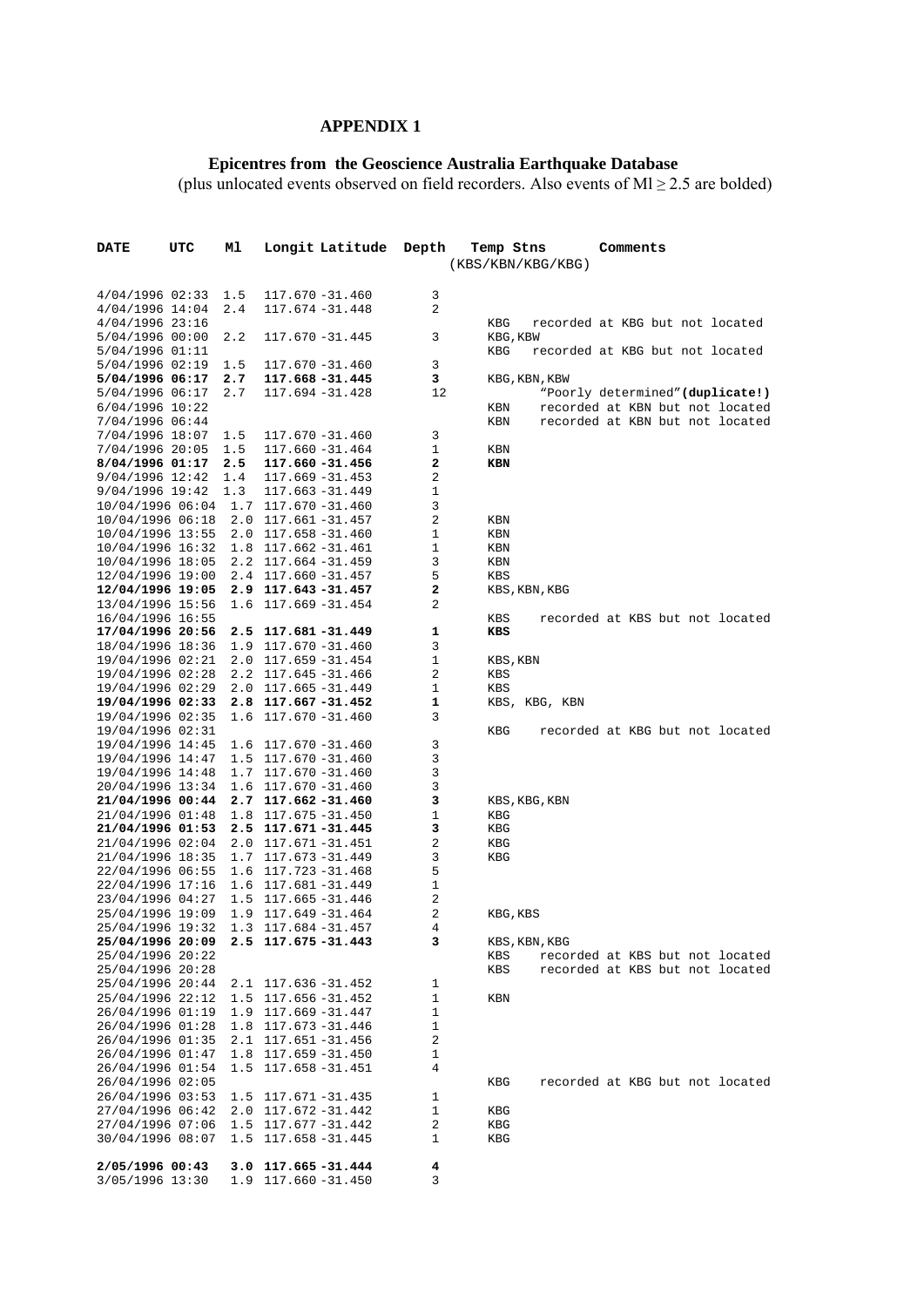| 4/05/1996 01:43                             | $1.8$ 117.660 -31.450    | 3        |     |
|---------------------------------------------|--------------------------|----------|-----|
| 5/05/1996 02:48                             | $1.2$ 117.660 - 31.469 3 |          |     |
| 5/05/1996 05:14                             | $1.4$ 117.676 - 31.464 3 |          |     |
| $5/05/1996$ 14:03 1.9 117.668-31.453 1      |                          |          |     |
| $5/05/1996$ 15:09 1.4 117.692-31.440        |                          | $5 - 5$  |     |
| 5/05/1996 15:19   1.6   117.681 -31.457   1 |                          |          |     |
| $5/05/1996$ $20:31$ 1.5 117.660 -31.450     |                          | $\sim$ 3 |     |
| 6/05/1996 18:35 1.6 117.681 -31.452         |                          | 2        |     |
| $9/05/1996$ $02:20$ 1.6 117.660 -31.450     |                          | $\sim$ 3 |     |
| 11/05/1996 8:54   1.7   117.660 -31.450     |                          | 3        |     |
| 11/05/1996 20:57                            | $1.8$ 117.660 -31.450    | 3        |     |
| 13/05/1996 15:57                            | $1.6$ 117.660 - 31.455 2 |          | KBS |
| 14/05/1996 6:01   1.5   117.660 -31.450     |                          | $\sim$ 3 | KBS |
| 14/05/1996 6:27   1.6   117.660 -31.450     |                          | 3        |     |
| 23/05/1996 22:13 1.6 117.675 -31.451 1      |                          |          | KBS |
|                                             |                          |          |     |

#### **APPENDIX 2**

#### **EQLOCL text outputs for events referred to in paper**

**Event 5th April at 0000 UTC - MGO location (16 May 1996)**  Date 1996-04-05<br>Origin Time 0000 15.00 Origin Time 0000 15.00 + 1.32 zone 50<br>Easting 563.62 Easting 563.62 + 14.45 Longitude 117.670 Northing 6520.91 + 12.44 Latitude -31.445 Depth 2.81 + 38.90 Arrival times =  $6$  S.D. =  $0.042$  Seismographs = 3<br>Nearest recorder =  $18.4$  km Gap =  $197.1$  deg Accuracy = B Nearest recorder =  $18.4 \text{ km}$  Gap = 197.1 deg Accurac<br>Effects Code =  $\text{Imax} = 0$  Fault =  $Effects Code =$  4 km NE ( 27 deg) of KBS WESTERN AUSTRALIA 181 km E ( 72 deg) of PERTH 21 km N (347 deg) of Kellerberrin MN No magnitudes known and the control of the Assign ML 2.2 DATA USED Code Wave AT + WT CT DT Dist Azim Ad Ae<br>
KLB i P 18.00 0.10 1.44 18.04 -0.04 18.4 152 9.6 9.6<br>
KLB i S 20.20 0.10 1.29 20.16 0.04 18.4 152 9.6 9.6 KLB i P 18.00 0.10 1.44 18.04 -0.04 18.4 152 9.6 9.6 KLB i S 20.20 0.10 1.29 20.16 0.04 18.4 152 9.6 9.6 BAL e P 36.30 0.10 0.86 36.26 0.04 130.6 315 -30.8 30.8<br>BAL i S 51.10 0.10 1.11 51.10 0.00 130.6 315 1.4 1.4<br>MUN e P 39.00 0.50 0.62 39.05 -0.05 150.6 246 -30.8 30.8 BAL i S 51.10 0.10 1.11 51.10 0.00 130.6 315 1.4 1.4 MUN e P 39.00 0.50 0.62 39.05 -0.05 150.6 246 -30.8 30.8 MUN i S 56.60 0.50 0.79 56.59 0.01 150.6 246 1.2 1.2 6 times used,  $S = 0.042$ Deferred Data<br>
MRWA e P 46.30 0.50 0.58<br>
MRWA i S 94.20 0.50 0.75 MRWA e P 46.30 0.50 0.58 56.97 -10.67 294.6 326 -42.2 42.2 MRWA i S 94.20 0.50 0.75 88.23 5.97 294.6 326 -40.3 40.3

|             |  |                  |      |     |      | Event $5^{th}$ April at 0000 UTC - relocation | (uses KBG and KBW) |           |  |
|-------------|--|------------------|------|-----|------|-----------------------------------------------|--------------------|-----------|--|
|             |  |                  |      |     |      |                                               |                    |           |  |
|             |  |                  |      |     |      |                                               |                    |           |  |
| Date        |  | $1996 - 04 - 05$ |      |     |      |                                               |                    |           |  |
| Origin Time |  | 0000 15.03       | $+$  |     | 0.49 |                                               |                    |           |  |
| Zone        |  |                  | 50   |     |      |                                               |                    |           |  |
| Easting     |  | 563.74           |      | $+$ | 4.74 |                                               | Longitude          | 117.671   |  |
| Northing    |  | 6520.84          |      | $+$ | 4.70 |                                               | Latitude           | $-31.445$ |  |
| Depth       |  |                  | 2.80 | $+$ | 9.38 |                                               |                    |           |  |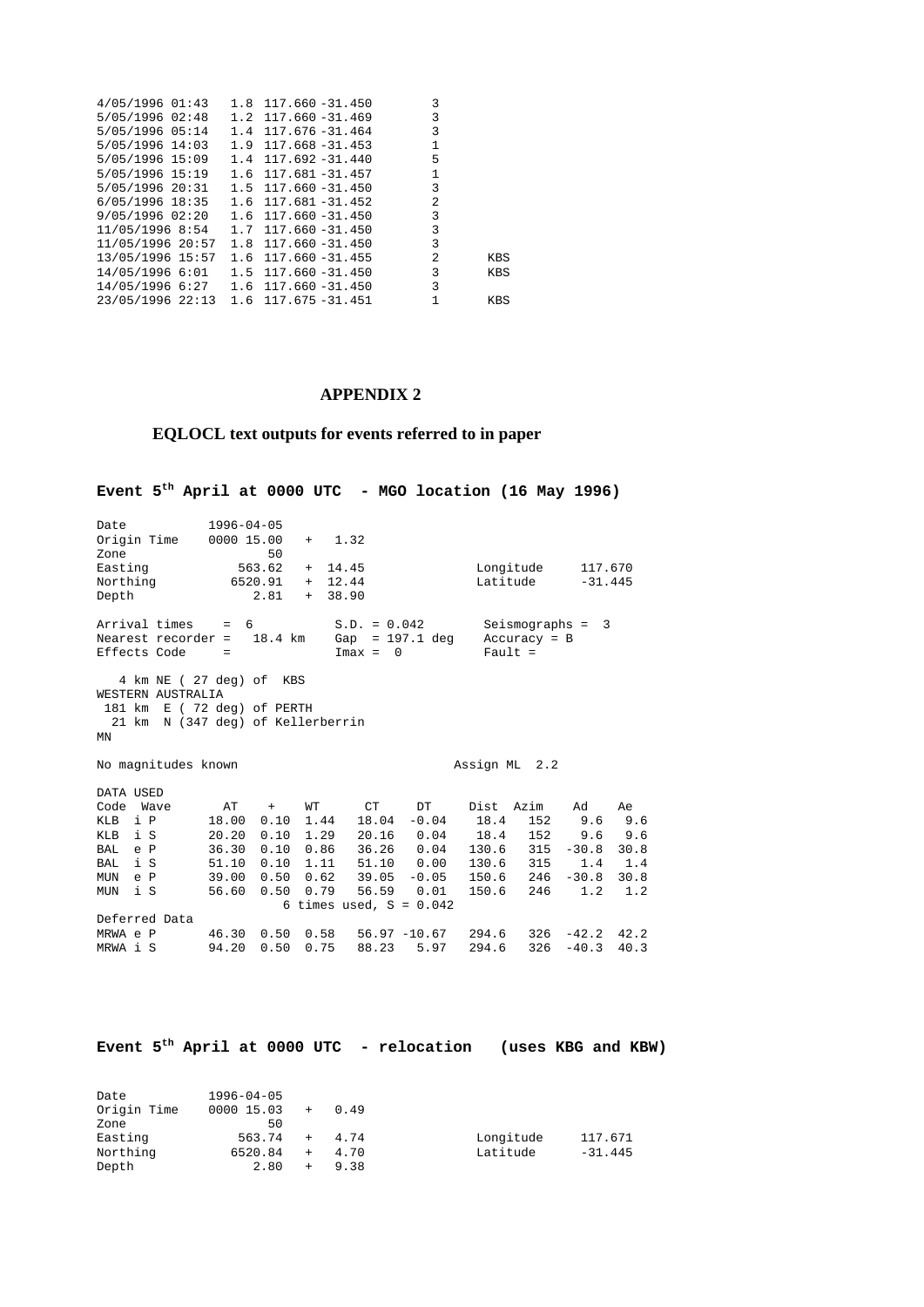|                   | Arrival times<br>Nearest recorder =<br>Effects Code                                                             | $= 11$<br>$=$  | 6.9 km       |              | $S.D. = 0.057$<br>Gap<br>$Imax = 0$ | = 197.4 deg        | $Pault =$     | $Seismography = 5$<br>$Accuracy = B$ |             |             |
|-------------------|-----------------------------------------------------------------------------------------------------------------|----------------|--------------|--------------|-------------------------------------|--------------------|---------------|--------------------------------------|-------------|-------------|
|                   | 4 km NE (29 deg) of KBS<br>WESTERN AUSTRALIA<br>181 km E (73 deg) of PERTH<br>21 km N (347 deg) of Kellerberrin |                |              |              |                                     |                    |               |                                      |             |             |
|                   | No magnitudes known                                                                                             |                |              |              |                                     |                    | Assign ML 2.2 |                                      |             |             |
| DATA USED<br>Code | Wave                                                                                                            | AT             | $+$          | WТ           | CT                                  | DT                 | Dist          | Azim                                 | Ad          | Ae          |
| KBG<br>KBG        | $S - P$<br>i P                                                                                                  | 0.83<br>16.24  | 0.05<br>0.05 | 1.76<br>1.76 | 0.85<br>16.26                       | $-0.03$<br>$-0.02$ | 6.9<br>6.9    | 277<br>277                           | 0.0<br>24.3 | 0.0<br>24.3 |
| KBG               | i S                                                                                                             | 17.06          | 0.05         | 1.59         | 17.11                               | $-0.05$            | 6.9           | 277                                  | 24.3        | 24.3        |
| KBW               | $S - P$                                                                                                         | 1.41           | 0.10         | 1.49         | 1.33                                | 0.08               | 11.3          | 279                                  | 0.0         | 0.0         |
| KBW               | $\mathbf{P}$                                                                                                    | 16.99          | 0.01         | 2.36         | 16.94                               | 0.05               | 11.3          | 279                                  | 15.4        | 15.4        |
| KLB               | i P                                                                                                             | 18.00          | 0.50         | 1.04         | 18.05                               | $-0.05$            | 18.3          | 152                                  | 9.6         | 9.6         |
| KLB               | i S                                                                                                             | 20.20          | 0.50         | 0.94         | 20.16                               | 0.04               | 18.3          | 152                                  | 9.6         | 9.6         |
| BAL               | e P                                                                                                             | 36.30          | 0.10         | 0.86         | 36.31                               | $-0.01$            | 130.8         | 315                                  | $-30.8$     | 30.8        |
| BAL               | i S                                                                                                             | 51.10          | 0.50         |              | $0.80$ 51.16                        | $-0.06$            | 130.8         | 315                                  | 1.4         | 1.4         |
| MUN               | e P                                                                                                             | 39.00          | 1.00         |              | $0.54$ 39.09                        | $-0.09$            | 150.6         | 246                                  | $-30.8$     | 30.8        |
| MUN               | i S                                                                                                             | 56.60          | 0.50         | 0.79         | 56.65                               | $-0.05$            | 150.6         | 246                                  | 1.2         | 1.2         |
|                   |                                                                                                                 |                |              |              | 11 times used, $S = 0.057$          |                    |               |                                      |             |             |
|                   | Deferred Data<br>i S                                                                                            |                | 0.01         | 2.12         |                                     | 0.14               |               | 279                                  | 15.4        | 15.4        |
| KBW<br>MRWA e P   |                                                                                                                 | 18.40<br>46.30 | 0.50         | 0.58         | 18.26                               | $57.02 - 10.72$    | 11.3<br>294.7 | 326                                  | $-42.2$     | 42.2        |
| MRWA i S          |                                                                                                                 | 94.20          | 0.50         | 0.75         | 88.29                               | 5.91               | 294.7         | 326                                  | $-40.3$     | 40.3        |

**Event 5th April at 0617 – MGO Location - Uses KBG, KBN, KBW**  Date 1996-04-05<br>Origin Time 0617 20.92 Origin Time 0617 20.92 + 0.28<br>Zone 50 Zone 50<br>Easting 563.45 Easting 563.45 + 2.22 Longitude 117.668<br>Northing 5520.92 + 1.65 Latitude -31.445  $+$  2.22<br>+ 1.65 Depth 3.17 + 4.25 Arrival times = 13 S.D. = 0.032 Seismographs = 7 Nearest recorder =  $6.6 \text{ km}$  Gap =  $152.2 \text{ deg}$  Accuracy = A<br>Effects Code =  $\text{Im}ax = 0$  Fault = Effects Code = Imax = 0 Fault = 4 km NE ( 25 deg) of KBS WESTERN AUSTRALIA 181 km E ( 72 deg) of PERTH 21 km N (346 deg) of Kellerberrin DATA USED Code Wave AT + WT CT DT Dist Azim Ad Ae KBG S-P 0.80 0.10 1.54 0.84 -0.04 6.6 277 0.0 0.0 KBG i P 22.10 0.10 1.54 22.13 -0.03 6.6 277 27.8 27.8 KBN S-P 0.97 0.10 1.53 0.95 0.02 7.7 359 0.0 0.0 KBN i P 22.30 0.10 1.53 22.29 0.01 7.7 359 24.4 24.4 KBW S-P 1.36 0.10 1.49 1.31 0.05 11.0 279 0.0 0.0 KBW i P 22.80 0.10 1.49 22.80 0.00 11.0 279 17.5 17.5 KLB i-P 24.00 0.10 1.44 23.99 0.01 18.5 151 10.6 10.6 KLB i S 26.10 0.50 0.94 26.12 -0.02 18.5 151 10.6 10.6 XLB i S 26.10 0.50 0.94 26.12 -0.02 18.5 151 10.6 10.<br>BAL i 42.10 0.10 1.23 42.14 -0.04 130.5 315 -30.8 30.8<br>BAL i S 57.00 0.50 0.80 56.99 0.01 130.5 315 1.5 1. 57.00 0.50 0.80 56.99 0.01 130.5 315 1.5 1.5<br>44.90 0.50 0.62 44.92 -0.02 150.4 246 -30.8 30.8<br>62.50 0.20 0.95 62.48 0.02 150.4 246 1.3 1.3 MUN e P 44.90 0.50 0.62 44.92 -0.02 150.4 246 -30.8 30.8 MUN i S 62.50 0.20 0.95 62.48 0.02 150.4 246 1.3 1.3 NWAO i P 47.60 0.10 1.20 47.56 0.04 169.3 193 -30.8 30.8 13 times used, S = 0.032 Deferred Data<br>KBS S-P KBS S-P 5.00 0.10 1.57 0.63 4.37 4.3 205 0.0 0.0 NWAO i S 67.80 0.10 1.08 67.60 0.20 169.3 193 -23.9 23.9 MRWA e P 63.00 1.00 0.51 62.84 0.16 294.5 326 -42.2 42.2 MRWA i S 95.00 0.30 0.83 94.07 0.93 294.5 326 -40.3 40.3 MRWA S2 100.00 0.50 0.41 99.21 0.79 294.5 326 -23.9 23.9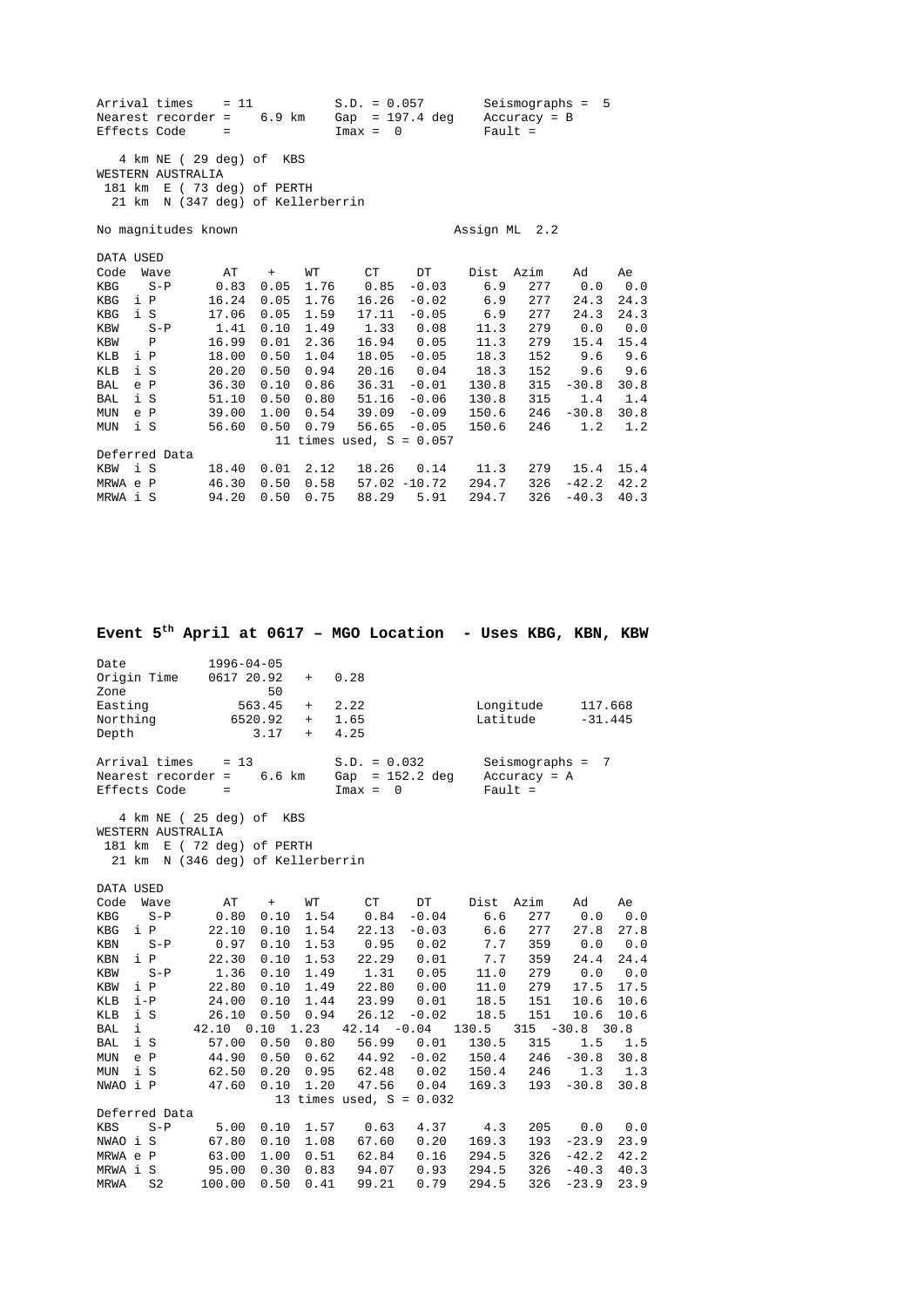**Event 12th April at 1859 – MGO Location (13 Apr 1996) -"Normal" depth**  Date 1996-04-12 Origin Time 1859 59.99 +- 0.85<br>Zone 50 zone 50<br>Easting 562.66 Easting 562.66 +- 6.75 Longitude 117.660 Northing 6519.50 +- 5.96 Latitude -31.457 Depth 5.00 +- 13.66 N Arrival times = 8 S.D. = 0.349 Seismographs = 4 Nearest recorder = 17.7 km Gap = 191.6 deg Accuracy = B Effects Code = Imax = 0 Fault = 2 km NE ( 35 deg) of KBS WESTERN AUSTRALIA 180 km E ( 73 deg) of PERTH 20 km N (343 deg) of Kellerberrin No magnitudes known and the contract of the Assign ML 2.4 DATA USED Code Wave AT +- WT CT DT Dist Azim Ad Ae KLB i P 63.10 0.10 1.44 63.00 0.10 17.7 147 16.7 16.7 KLB i S 65.10 0.10 1.30 65.09 0.01 17.7 147 16.7 16.7 BAL i P 81.40 0.10 1.23 81.12 0.28 131.0 315 -30.8 30.8 BAL i S 96.00 0.10 1.11 96.21 -0.21 131.0 315 2.3 2.3 MUN i P 83.90 0.10 1.22 83.66 0.24 149.1 246 -30.8 30.8 MUN i S 101.20 0.10 1.10 101.21 -0.01 149.1 246 2.0 2.0 NWAO i P 85.50 0.10 1.20 86.27 -0.77 167.7 193 -30.8 30.8 NWAO i S 106.40 0.10 1.08 106.07 0.33 167.7 193 -23.9 23.9 8 times used,  $S = 0.349$ Deferred Data MRWA e S 139.00 0.10 0.72 132.98 6.02 295.2 326 -40.3 40.3  *\* \* \* \* \* \** **Event 12th April at 1859 – relocation (15 May 1996) using KBS**  Date 1996-04-12<br>Origin Time 1900 0.06  $1900$  0.06 +- 0.20 Zone 50<br>Easting 562.00 Easting 562.00 +- 1.75 Longitude 117.653<br>Northing 6519.72 +- 1.17 Latitude -31.456<br>Depth 1.70 +- 3.55 1.72 +- 1.17 Latitude - Latitude - 1.70 +- 3.55 Depth Arrival times = 9 S.D. = 0.050 Seismographs = 5 Nearest recorder = 2.6 km Gap = 190.0 deg Accuracy = A Effects Code = Imax = 0 Fault = 2 km N ( 20 deg) of KBS WESTERN AUSTRALIA 179 km E ( 73 deg) of PERTH 20 km N (342 deg) of Kellerberrin No magnitudes known Assign ML 2.4 DATA USED Code Wave AT +- WT CT DT Dist Azim Ad Ae<br>
KBS S-P 0.36 0.03 2.05 0.37 -0.01 2.6 200 0.0 0.0<br>
KBS P 0.64 0.10 1.61 0.59 0.05 2.6 200 38.2 38.2 XBS S-P 0.36 0.03 2.05 0.37 -0.01 2.6 200 0.0 0.0<br>
XBS P 0.64 0.10 1.61 0.59 0.05 2.6 200 38.2 38.2 XBS P 0.64 0.10 1.61 0.59 0.05 2.6 200 38.2 38.2<br>
XLB i P 3.10 0.10 1.44 3.05 0.05 18.2 146 6.3 6.3<br>
XLB i S 5.10 0.10 1.30 5.13 -0.03 18.2 146 6.3 6.3 KLB i P 3.10 0.10 1.44 3.05 0.05 18.2 146 6.3 6.3 KLB i S 5.10 0.10 1.30 5.13 -0.03 18.2 146 6.3 6.3 BAL i P 21.40 0.10 1.23 21.34 0.06 130.4 316 0.9 0.9 BAL i S 36.00 0.10 1.11 36.08 -0.08 130.4 316 0.9 0.9 MUN i P 23.90 0.10 1.22 23.93 -0.03 148.6 246 -30.8 30.8 MUN i S 41.20 0.10 1.10 41.12 0.08 148.6 246 0.8 0.8 NWAO i S 46.40 0.10 1.08 46.42 -0.02 167.8 193 0.7 0.7 9 times used,  $S = 0.050$ Deferred Data<br>NWAO i P NWAO i P 25.50 0.10 1.20 26.62 -1.12 167.8 193 -30.8 30.8 MRWA e S2 79.00 0.10 0.40 78.57 0.43 294.7 326 -23.9 23.9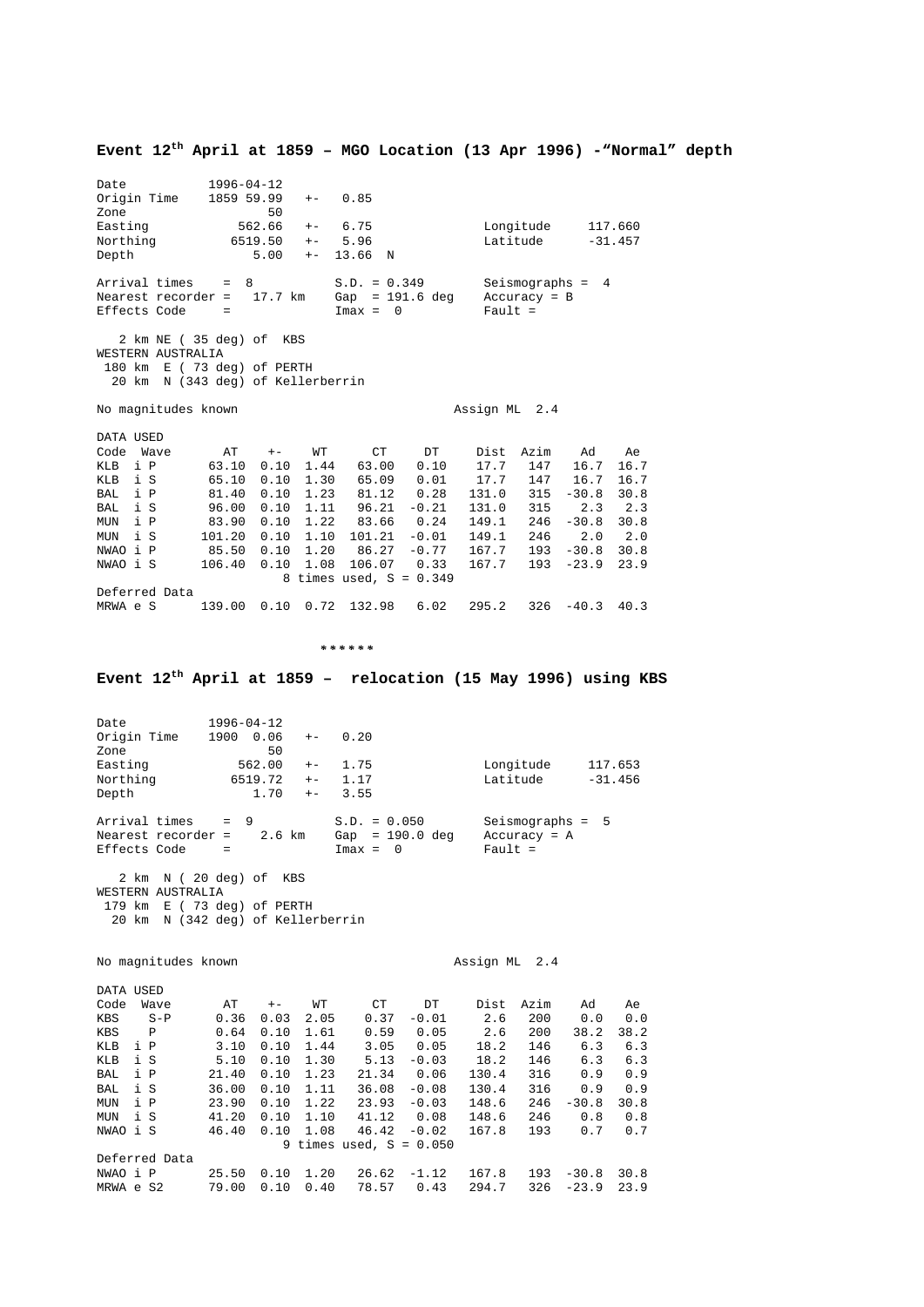**Event 12th April at 1905 – MGO Location (2 June 1996) (not the "preferred" soln)** 

Date 1996-04-12<br>Origin Time 1905 56.63  $1905 56.63 + - 0.38$ Zone 50 Easting 563.43 +- 4.03 Longitude 117.668<br>Northing 6518.91 +- 2.43 Latitude -31.463 Northing 6518.91 +- 2.43 Latitude -31.463 Depth 0.92 +- 8.56 Arrival times = 7 S.D. = 0.018 Seismographs = 4 Nearest recorder = 2.8 km Gap = 194.2 deg Accuracy = A Effects Code  $=$  Imax = 0 Fault = 2 km NE ( 48 deg) of KBS 181 km E ( 73 deg) of PERTH 19 km N (345 deg) of KELLERBERRIN No magnitudes known and the contract of the Assign ML 2.9 DATA USED Code Wave AT +- WT CT DT Dist Azim Ad Ae KBS S-P 0.34 0.03 2.05 0.35 -0.01 2.8 228 0.0 0.0 KBS P 57.15 0.10 1.61 57.14 0.01 2.8 228 23.2 23.2 KBG S-P 0.80 0.05 1.77 0.77 0.03 6.7 284 0.0 0.0 KBG P 57.72 0.10 1.54 57.75 -0.03 6.7 284 10.2 10.2 KBN S-P 1.10 0.05 1.73 1.10 -0.00 9.7 359 0.0 0.0 KBN P 58.23 0.10 1.50 58.22 0.01 9.7 359 7.2 7.2 NWAO i P 83.20 0.10 1.20 83.19 0.01 167.4 193 -30.8 30.8 7 times used, S = 0.018 Deferred Data KLB i P 59.90 0.10 1.45 59.37 0.53 16.8 148 4.2 4.2 KLB i S 61.90 0.10 1.30 61.28 0.62 16.8 148 4.2 4.2 BAL i P 78.00 0.10 1.23 78.16 -0.16 132.0 315 0.5 0.5 BAL i S 92.70 0.10 1.11 93.08 -0.38 132.0 315 0.5 0.5 NWAO i S 103.00 0.10 1.08 102.86 0.14 167.4 193 0.4 0.4 MRWA i P 98.50 0.10 1.14 99.01 -0.51 296.1 326 -42.2 42.2 MRWA SMS 136.00 0.10 0.57 136.31 -0.31 296.1 326 -25.5 25.5

#### **Event 12th April at 1905 – relocation (3 May 1996)**

Date 1996-04-12<br>Origin Time 1905 56.64  $1905 \t56.64 + 0.27$ <br>50 Zone 50<br>Easting 562.78 + 2.90 Longitude 117.661 Northing 6519.18 + 1.90 Latitude -31.460 Depth 1.58 + 3.82 Arrival times = 8 S.D. = 0.031 Seismographs = 5 Nearest recorder = 2.4 km Gap = 190.0 deg Accuracy = A Effects Code = Imax = 0 Fault = 2 km NE ( 29 deg) of KBS WESTERN AUSTRALIA 180 km E ( 73 deg) of PERTH 20 km N (343 deg) of Kellerberrin No magnitudes known Assign ML 2.9 DATA USED Code Wave AT + WT CT DT Dist Azim Ad Ae<br>
KBS S-P 0.34 0.03 2.07 0.35 -0.01 2.4 209 0.0 0.0<br>
KBS P 57.15 0.10 1.62 57.14 0.01 2.4 209 37.4 37.4 1.34 0.03 2.07<br>57.15 0.10 1.62<br>0.80 0.05 1.77 KBS P 57.15 0.10 1.62 57.14 0.01 2.4 209 37.4 37.4 KBG S-P 0.80 0.05 1.77 0.76 0.04 6.4 293 0.0 0.0 KBG P 57.72 0.10 1.54 57.73 -0.01 6.4 293 16.3 16.3 KBN S-P 1.10 0.05 1.73 1.09 0.01 9.4 3 0.0 0.0

KBN P 58.23 0.10 1.51 58.21 0.02 9.4 3 11.3 11.3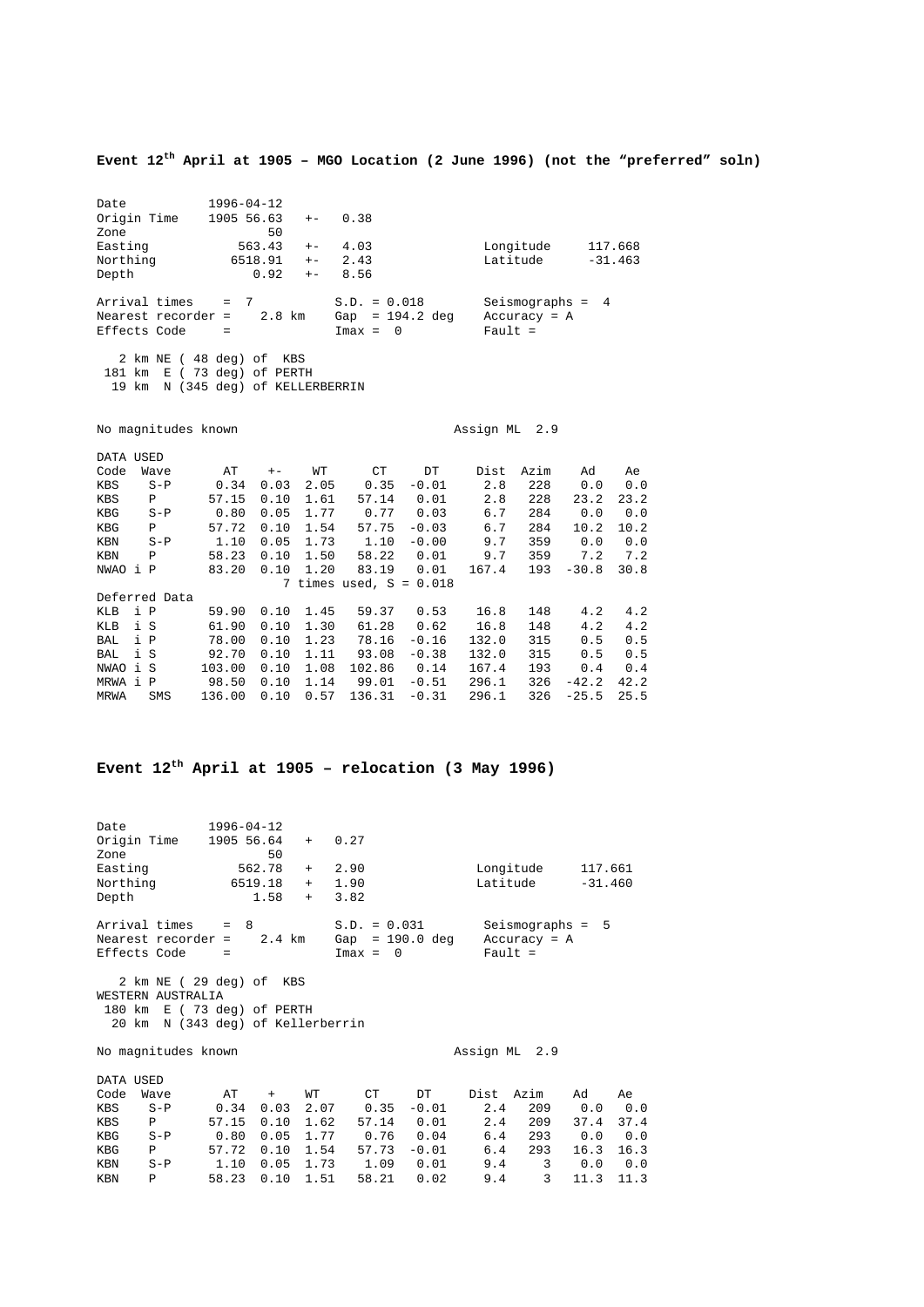| BAL i P<br>NWAO i P                                                                                                         | 78.00<br>83.20                                                   | 0.10<br>0.10                                                  | 1.23<br>1.20                                               | 78.06<br>83.16<br>8 times used, $S = 0.031$                                                                     | $-0.06$<br>0.04                               | 131.3<br>167.5                                                | 315<br>193                                            | 0.8<br>$-30.8$                                           | 0.8<br>30.8                                           |  |
|-----------------------------------------------------------------------------------------------------------------------------|------------------------------------------------------------------|---------------------------------------------------------------|------------------------------------------------------------|-----------------------------------------------------------------------------------------------------------------|-----------------------------------------------|---------------------------------------------------------------|-------------------------------------------------------|----------------------------------------------------------|-------------------------------------------------------|--|
| Deferred Data<br>i P<br>KLB<br>i S<br>KLB<br>i S<br>BAL<br>NWAO i S<br>MRWA i P<br>MRWA<br>SMS                              | 59.90<br>61.90<br>92.70<br>103.00<br>98.50<br>136.00             | 0.50<br>0.10<br>0.50<br>0.10<br>0.10<br>0.10                  | 1.05<br>1.30<br>0.80<br>1.08<br>1.14<br>0.57               | 59.49<br>61.46<br>92.92<br>102.90<br>98.87 -0.37<br>$136.10 - 0.10$                                             | 0.41<br>0.44<br>$-0.22$<br>0.10               | 17.3<br>17.3<br>131.3<br>167.5<br>295.5<br>295.5              | 147<br>147<br>315<br>193<br>326<br>326                | 6.2<br>6.2<br>0.8<br>0.6<br>$-42.2$<br>$-25.5$           | 6.2<br>6.2<br>0.8<br>0.6<br>42.2<br>25.5              |  |
|                                                                                                                             |                                                                  |                                                               |                                                            | * * * * * *                                                                                                     |                                               |                                                               |                                                       |                                                          |                                                       |  |
| Event 19 <sup>th</sup> April at 0221 - MGO solution (13 May 1996)(has big KBS residual)                                     |                                                                  |                                                               |                                                            |                                                                                                                 |                                               |                                                               |                                                       |                                                          |                                                       |  |
| Date<br>Origin Time<br>Zone<br>Easting<br>Northing<br>Depth                                                                 | $1996 - 04 - 19$<br>0221 48.68                                   | 50<br>562.61<br>6519.87<br>0.93                               | $+ -$<br>$+ -$<br>$+ -$<br>$+ -$                           | 0.39<br>3.68<br>2.80<br>9.77                                                                                    |                                               | Latitude                                                      | Longitude                                             |                                                          | 117.659<br>$-31.454$                                  |  |
| Arrival times<br>Nearest recorder =<br>Effects Code                                                                         | 7<br>$=$<br>$\quad \  \  =$                                      | $3.0$ km                                                      |                                                            | $S.D. = 0.078$<br>Gap = $192.1$ deg<br>$Imax = 0$                                                               |                                               | $Pault =$                                                     | $Accuracy = A$                                        | Seismographs = $4$                                       |                                                       |  |
| 2 km NE (30 deg) of KBS<br>WESTERN AUSTRALIA<br>180 km E (73 deg) of PERTH<br>20 km N (343 deg) of Kellerberrin             |                                                                  |                                                               |                                                            |                                                                                                                 |                                               |                                                               |                                                       |                                                          |                                                       |  |
| No magnitudes known                                                                                                         |                                                                  |                                                               |                                                            |                                                                                                                 |                                               | Assign ML                                                     | 2.0                                                   |                                                          |                                                       |  |
| DATA USED<br>Code<br>Wave<br>$S-P$<br>KBS<br>KBS<br>Ρ<br>KLB<br>i P<br>i S<br>KLB<br>i P<br>BAL<br>e S<br>BAL<br>i P<br>MUN | AT<br>0.42<br>49.19<br>51.70<br>53.60<br>70.10<br>84.60<br>72.70 | $+ -$<br>0.05<br>0.10<br>0.10<br>0.10<br>0.10<br>0.10<br>0.10 | WТ<br>1.84<br>1.61<br>1.44<br>1.30<br>1.23<br>0.78<br>1.22 | СT<br>0.36<br>$49.20 - 0.01$<br>51.62<br>$53.67 - 0.07$<br>70.00<br>84.78<br>72.70<br>7 times used, $S = 0.078$ | DT<br>0.06<br>0.08<br>0.10<br>$-0.18$<br>0.00 | Dist<br>3.0<br>3.0<br>18.0<br>18.0<br>130.7<br>130.7<br>149.2 | Azim<br>210<br>210<br>147<br>147<br>315<br>315<br>246 | Ad<br>0.0<br>22.7<br>3.9<br>3.9<br>0.5<br>0.5<br>$-30.8$ | Аe<br>0.0<br>22.7<br>3.9<br>3.9<br>0.5<br>0.5<br>30.8 |  |
|                                                                                                                             |                                                                  |                                                               |                                                            |                                                                                                                 |                                               |                                                               |                                                       |                                                          |                                                       |  |

 *\* \* \* \* \* \**

**Event 19th April at 0221 – relocation (smaller KBS residual)** Date 1996-04-19 Origin Time 0221 48.75 +- 5.59 Zone 50<br>Easting 562.90 Easting 562.90 +- 30.65 Longitude 117.662<br>Northing 5519.56 +- 46.52 Latitude -31.457 Northing 6519.56 +- 46.52 Latitude -31.457 Depth 2.14 +- 73.60 Arrival times = 5 S.D. = 0.041 Seismographs = 4 Nearest recorder = 2.9 km Gap = 192.4 deg Accuracy = A Effects Code = Imax = 0 Fault = 2 km NE ( 39 deg) of KBS WESTERN AUSTRALIA 180 km E ( 73 deg) of PERTH 20 km N (344 deg) of Kellerberrin No magnitudes known and the control of the Assign ML 2.0 DATA USED Code Wave AT +- WT CT DT Dist Azim Ad Ae KBS S-P 0.42 0.05 1.85 0.43 -0.01 2.9 218 0.0 0.0 KLB i P 51.70 0.10 1.44 51.64 0.06 17.6 148 7.9 7.9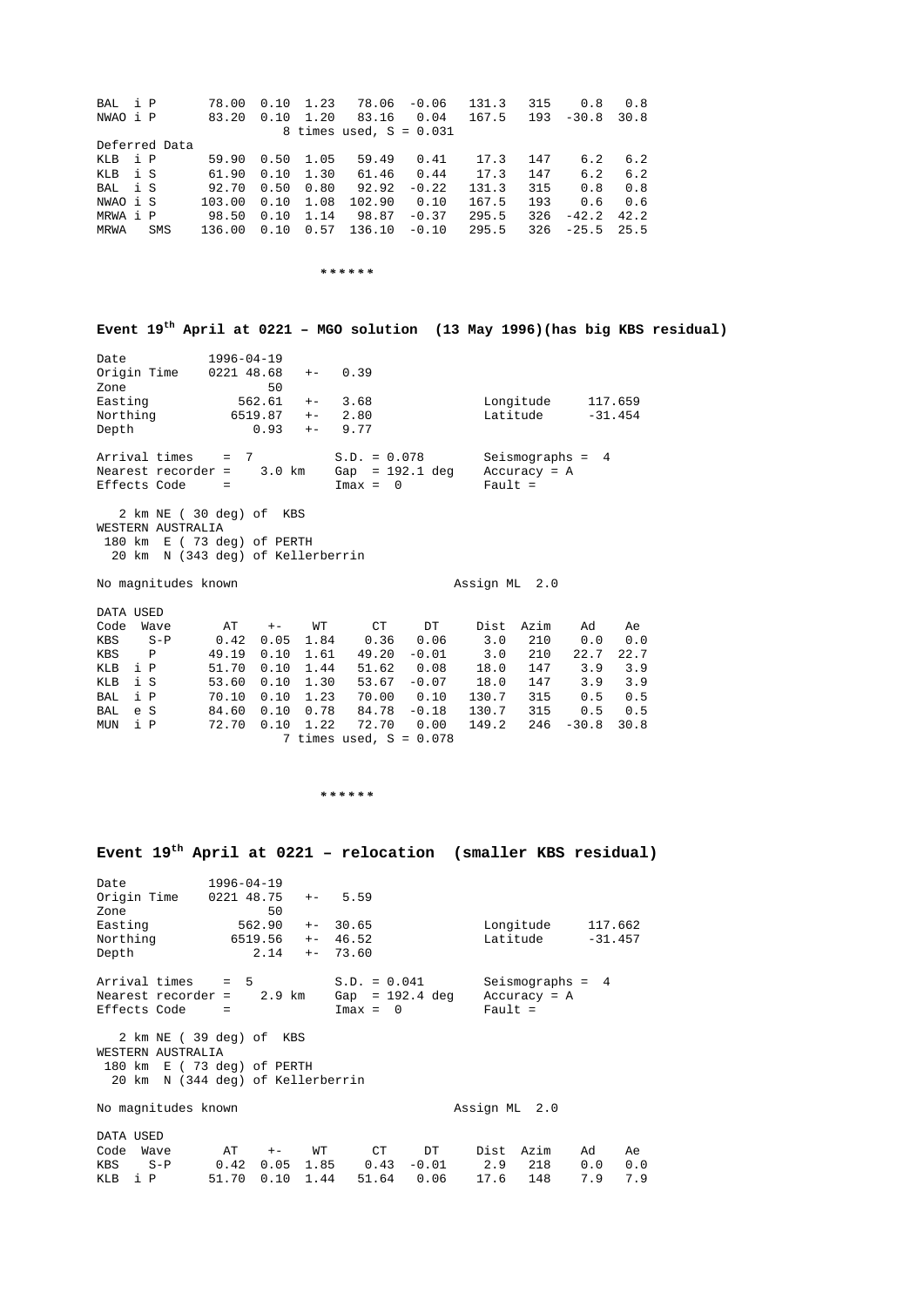| KLB i S |               |  | 53.60  0.10  1.30  53.65  -0.05  17.6  148  7.9  7.9               |  |           |                 |
|---------|---------------|--|--------------------------------------------------------------------|--|-----------|-----------------|
| BAL i P |               |  | $70.10$ $0.10$ $1.23$ $70.13$ $-0.03$ $131.1$ $315$ $-30.8$ $30.8$ |  |           |                 |
| MUN i P |               |  | 72.70  0.10  1.22  72.68  0.02  149.4  246  -30.8  30.8            |  |           |                 |
|         |               |  | 5 times used, $S = 0.041$                                          |  |           |                 |
|         | Deferred Data |  |                                                                    |  |           |                 |
| KBS P   |               |  | 49.19  0.10  1.61  49.36  -0.17  2.9  218                          |  | 40.5 40.5 |                 |
| BAL e S |               |  | 84.60  0.10  0.78  84.97  -0.37  131.1  315                        |  |           | $1.1 \quad 1.1$ |

 *\* \* \* \* \* \**

**Event 19th April at 0228 – MGO solution (13 May 1996)(big KBS residual)**

| Date<br>Origin Time<br>Zone<br>Easting<br>Northing<br>Depth | $1996 - 04 - 19$<br>0228 33.81<br>50<br>561.26<br>6518.58<br>2.23 | $+-$<br>$+-$<br>$+ -$<br>$+ -$ | 0.46<br>5.88<br>7.15<br>4.21                                  | Longitude<br>Latitude                             | 117.645<br>$-31.466$ |
|-------------------------------------------------------------|-------------------------------------------------------------------|--------------------------------|---------------------------------------------------------------|---------------------------------------------------|----------------------|
| Arrival times<br>Nearest recorder =<br>Effects Code         | $=$ 8<br>1.3 km<br>$=$                                            |                                | $S.D. = 0.149$<br>$Gap = 185.4 deg$<br>$\bigcirc$<br>$Imax =$ | Seismographs $= 4$<br>$Accuracy = A$<br>Fault $=$ |                      |

 1 km N ( 7 deg) of KBS WESTERN AUSTRALIA 178 km E ( 73 deg) of PERTH 20 km N (339 deg) of Kellerberrin

No magnitudes known and the control of the Assign ML 2.2

| DATA USED |       |       |      |      |                           |         |       |           |         |      |
|-----------|-------|-------|------|------|---------------------------|---------|-------|-----------|---------|------|
| Code      | Wave  | AT    | $+-$ | WТ   | СT                        | DT      |       | Dist Azim | Ad      | Ae   |
| KBS       | $S-P$ | 0.42  | 0.05 | 1.90 | 0.32                      | 0.10    | 1.3   | 187       | 0.0     | 0.0  |
| KBS       | P     | 34.29 | 0.10 | 1.66 | 34.27                     | 0.02    | 1.3   | 187       | 63.7    | 63.7 |
| KLB       | $i-P$ | 36.80 | 0.10 | 1.44 | 36.73                     | 0.07    | 17.7  | 142       | 8.1     | 8.1  |
| KLB       | i S   | 38.60 | 0.20 | 1.13 | 38.76                     | $-0.16$ | 17.7  | 142       | 8.1     | 8.1  |
| BAL       | i P   | 55.20 | 0.10 | 1.23 | 55.13                     | 0.07    | 130.7 | 316       | $-30.8$ | 30.8 |
| BAL       | i S   | 69.80 | 0.20 | 0.96 | 69.92                     | $-0.12$ | 130.7 | 316       | 1.1     | 1.1  |
| MUN       | e P   | 57.90 | 0.20 | 0.74 | 57.48                     | 0.42    | 147.5 | 246       | $-30.8$ | 30.8 |
| MUN       | e S   | 74.30 | 0.10 | 0.77 | 74.56                     | $-0.26$ | 147.5 | 246       | 1.0     | 1.0  |
|           |       |       |      |      | 8 times used, $S = 0.149$ |         |       |           |         |      |

 *\* \* \* \* \* \**

#### **Event 19th April at 0228 – relocation (better KBS residual)**

| Date<br>Origin Time<br>Zone                                                | $1996 - 04 - 19$<br>0228 33.83<br>50 | $+-$ 4.38                                         |                                                   |
|----------------------------------------------------------------------------|--------------------------------------|---------------------------------------------------|---------------------------------------------------|
| Easting                                                                    | 563.28                               | $+-38.76$                                         | Longitude<br>117.666                              |
| Northing                                                                   | 6519.79                              | $+-32.42$                                         | Latitude<br>$-31.455$                             |
| Depth                                                                      | $1.35 + -107.17$                     |                                                   |                                                   |
| Arrival times $= 5$<br>Nearest recorder = $3.3 \text{ km}$<br>Effects Code |                                      | $S.D. = 0.072$<br>Gap = $194.1$ deg<br>$Imax = 0$ | Seismographs $= 4$<br>$Accuracy = A$<br>Fault $=$ |
| WESTERN AUSTRALIA                                                          | 3 km NE (41 deg) of KBS              |                                                   |                                                   |
|                                                                            | 181 km E (73 deg) of PERTH           |                                                   |                                                   |
|                                                                            | 20 km N (345 deg) of Kellerberrin    |                                                   |                                                   |

No magnitudes known and the magnitudes of the magnitudes  $\lambda$ ssign ML 2.2

|         | DATA USED   |                    |          |                                             |                                                   |           |             |             |
|---------|-------------|--------------------|----------|---------------------------------------------|---------------------------------------------------|-----------|-------------|-------------|
|         | Code Wave   |                    | AT +- WT | CT DT                                       |                                                   | Dist Azim | Ad          | Ae.         |
|         | $KBS$ $S-P$ | $0.42$ $0.05$ 1.84 |          | $0.42\phantom{0}\phantom{0}\phantom{0}0.00$ |                                                   | 3.3 221   | 0.0         | 0.0         |
| KLB i-P |             |                    |          |                                             | 36.80  0.10  1.44  36.71  0.09                    | 17.6 149  | $5.4$ $5.4$ |             |
| KLB i S |             |                    |          |                                             | 38.60  0.20  1.13  38.71  -0.11  17.6  149        |           | 5.4 5.4     |             |
| BAL i P |             |                    |          |                                             | 55.20 0.10 1.23 55.23 -0.03 131.2 315             |           |             | $0.7$ $0.7$ |
| MUN e P |             |                    |          |                                             | $57.90$ 0.20 0.74 57.89 0.01 149.8 246 -30.8 30.8 |           |             |             |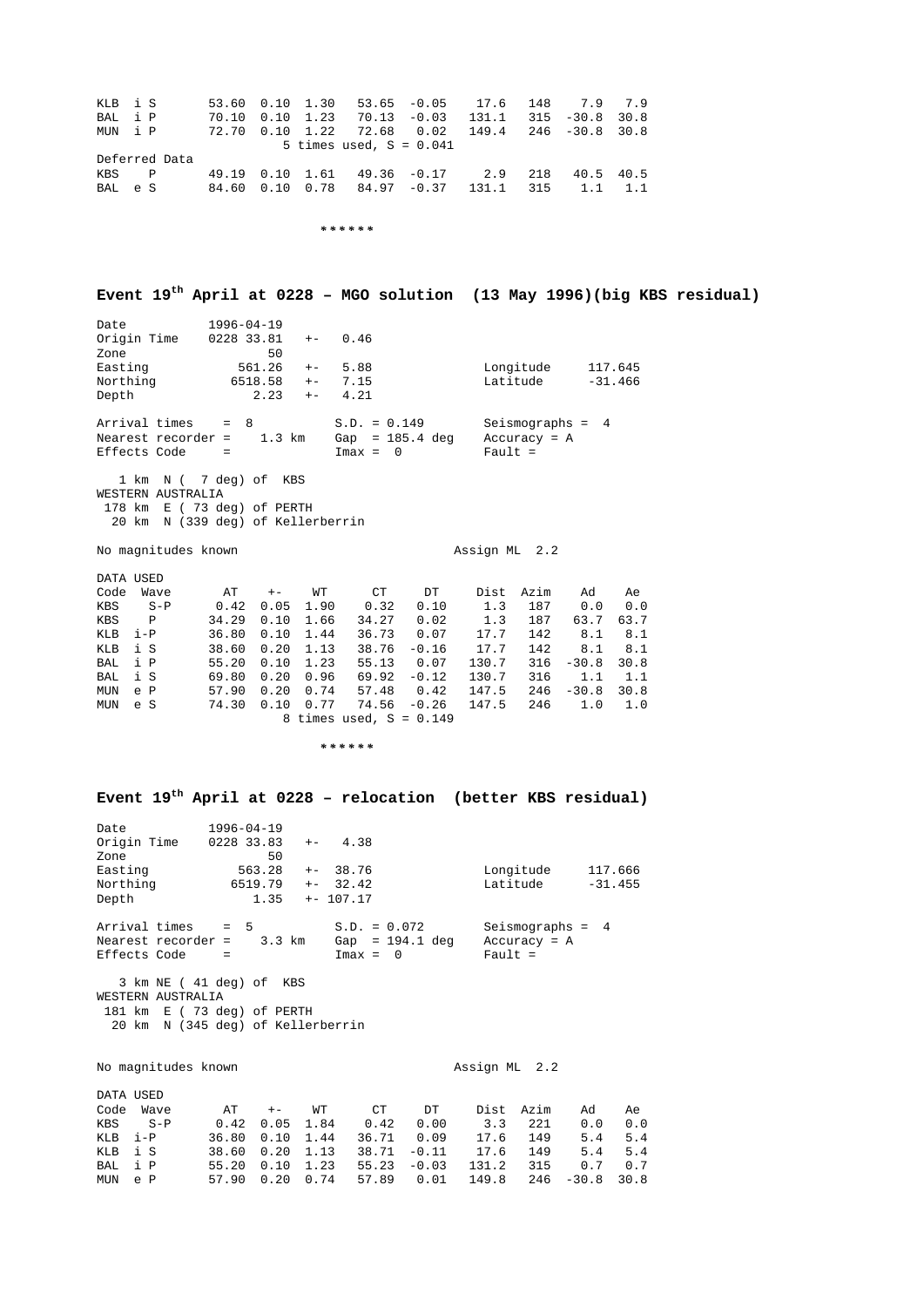|         |               |  | 5 times used, $S = 0.072$                             |  |  |  |
|---------|---------------|--|-------------------------------------------------------|--|--|--|
|         | Deferred Data |  |                                                       |  |  |  |
| KBS P   |               |  | $34.29$ 0.10 1.60 34.43 -0.14 3.3 221 26.6 26.6       |  |  |  |
| BAL i S |               |  | 69.80  0.20  0.96  70.08  -0.28  131.2  315  0.7  0.7 |  |  |  |
| MUN e S |               |  | $74.30$ 0.10 0.77 75.21 -0.91 149.8 246 0.6 0.6       |  |  |  |
|         |               |  |                                                       |  |  |  |

 *\* \* \* \* \* \** 

#### **Event 19th April at 0233 – relocation (using 3 field stations)**

| Date<br>Origin Time<br>Zone        | $1996 - 04 - 19$<br>0233<br>3.44<br>$+$<br>50 | 0.16                            |                             |
|------------------------------------|-----------------------------------------------|---------------------------------|-----------------------------|
| Easting                            | 563.57<br>$+$                                 | 1.28                            | Longitude<br>117.669        |
| Northing                           | 6520.16<br>$+$                                | 0.77                            | Latitude<br>$-31.451$       |
| Depth                              | 1.31<br>$\ddot{}$                             | 2.69                            |                             |
| Arrival times                      | $= 14$                                        | $S.D. = 0.075$                  | Seismographs = $8$          |
| Nearest recorder =<br>Effects Code | 3.7 km<br>$=$                                 | Gap = $152.3$ deg<br>$Imax = 0$ | $Accuracy = A$<br>Fault $=$ |

 3 km NE ( 32 deg) of KBS WESTERN AUSTRALIA 181 km E ( 73 deg) of PERTH 20 km N (346 deg) of Kellerberrin

No magnitudes known Assign ML 2.8

|        |              | АT                                                                                                                                                                 | $+$  | WТ   | CT.    | DT      | Dist                       | Azim | Ad      | Ae   |
|--------|--------------|--------------------------------------------------------------------------------------------------------------------------------------------------------------------|------|------|--------|---------|----------------------------|------|---------|------|
|        | $S - P$      | 0.43                                                                                                                                                               | 0.03 | 2.02 | 0.46   | $-0.03$ | 3.7                        | 212  | 0.0     | 0.0  |
|        | Ρ            | 4.08                                                                                                                                                               | 0.10 | 1.59 | 4.09   | $-0.01$ | 3.7                        | 212  | 23.5    | 23.5 |
|        | $S - P$      | 0.85                                                                                                                                                               | 0.05 | 1.77 | 0.80   | 0.05    | 6.8                        | 283  | 0.0     | 0.0  |
|        | $S - P$      | 1.00                                                                                                                                                               | 0.10 | 1.52 | 0.97   | 0.03    | 8.4                        | 358  | 0.0     | 0.0  |
| e      |              | 6.50                                                                                                                                                               | 0.10 | 1.01 | 6.35   | 0.15    | 17.8                       | 151  | 5.2     | 5.2  |
|        |              | 8.40                                                                                                                                                               | 0.10 | 1.30 | 8.37   | 0.03    | 17.8                       | 151  | 5.2     | 5.2  |
| i      |              | 24.80                                                                                                                                                              | 0.10 | 1.23 | 24.83  | $-0.03$ | 131.2                      | 315  | 0.7     | 0.7  |
|        |              | 39.60                                                                                                                                                              | 0.10 | 1.11 | 39.67  | $-0.07$ | 131.2                      | 315  | 0.7     | 0.7  |
|        |              | 27.50                                                                                                                                                              | 0.10 | 1.22 | 27.56  | $-0.06$ | 150.2                      | 246  | $-30.8$ | 30.8 |
|        |              | 45.10                                                                                                                                                              | 0.10 | 1.09 | 44.94  | 0.16    | 150.2                      | 246  | 0.6     | 0.6  |
| e      |              | 30.10                                                                                                                                                              | 0.10 | 0.84 | 30.14  | $-0.04$ | 168.6                      | 193  | $-30.8$ | 30.8 |
| i      |              | 49.90                                                                                                                                                              | 0.20 | 0.94 | 50.01  | $-0.11$ | 168.6                      | 193  | 0.5     | 0.5  |
|        |              | 77.20                                                                                                                                                              | 0.20 | 0.63 | 77.07  | 0.13    | 295.2                      | 326  | $-40.3$ | 40.3 |
|        | SMS          | 82.80                                                                                                                                                              | 0.10 | 0.57 | 82.83  | $-0.03$ | 295.2                      | 326  | $-25.5$ | 25.5 |
|        |              |                                                                                                                                                                    |      |      |        |         |                            |      |         |      |
|        |              |                                                                                                                                                                    |      |      |        |         |                            |      |         |      |
|        | $\mathbf P$  | 4.54                                                                                                                                                               | 0.10 | 1.54 | 4.58   | $-0.04$ | 6.8                        | 283  | 13.2    | 13.2 |
|        | Ρ            | 4.96                                                                                                                                                               | 0.10 | 1.52 | 4.83   | 0.13    | 8.4                        | 358  | 10.8    | 10.8 |
| MRWA e |              | 45.00                                                                                                                                                              | 0.30 | 0.64 | 45.65  | $-0.65$ | 295.2                      | 326  | $-42.2$ | 42.2 |
| MRWA e |              | 48.20                                                                                                                                                              | 0.20 | 0.42 | 48.23  | $-0.03$ | 295.2                      | 326  | $-31.9$ | 31.9 |
|        | $\mathbf{P}$ | 77.50                                                                                                                                                              | 2.00 | 0.59 | 75.43  | 2.07    | 541.3                      | 9    | $-42.2$ | 42.2 |
| MEEK e |              | 128.00                                                                                                                                                             | 1.00 | 0.43 | 128.92 | $-0.92$ | 541.3                      | 9    | $-40.3$ | 40.3 |
| MEEK e |              | 152.00                                                                                                                                                             | 1.00 | 0.43 | 152.95 | $-0.95$ | 541.3                      | 9    | 0.2     | 0.2  |
| WARB e |              | 138.20                                                                                                                                                             | 0.30 | 0.57 | 137.66 | 0.54    | 1055.9                     | 58   | $-42.2$ | 42.2 |
|        |              | 237.00                                                                                                                                                             | 1.00 | 0.40 | 237.26 | $-0.26$ | 1055.9                     | 58   | $-40.3$ | 40.3 |
|        |              | DATA USED<br>Wave<br>$\mathbf P$<br>i S<br>i S<br>$i-P$<br>i S<br>$\mathbf{P}$<br>S<br>MRWA e S<br>Deferred Data<br>P<br>PMP<br>S<br>SG<br>$\mathbf P$<br>WARB e S |      |      |        |         | 14 times used, $S = 0.075$ |      |         |      |

**Event 21st April at 0044 – MGO location (2 June 1996) (using 3 field stations)**

| Date<br>Origin Time                                          | $1996 - 04 - 21$<br>0044 17.65<br>$+$       | 0.17                                              |                                                   |
|--------------------------------------------------------------|---------------------------------------------|---------------------------------------------------|---------------------------------------------------|
| Zone                                                         | 50                                          |                                                   |                                                   |
| Easting                                                      | 562.88<br>$+$                               | 1.26                                              | Longitude<br>117.662                              |
| Northing                                                     | 6519.28<br>$+$                              | 0.86                                              | Latitude<br>$-31.459$                             |
| Depth                                                        | 2.32<br>$+$                                 | 1.93                                              |                                                   |
| Arrival times $= 13$<br>Nearest recorder $=$<br>Effects Code | 2.7 km<br>$=$                               | $S.D. = 0.071$<br>Gap = $137.7$ deg<br>$Imax = 0$ | Seismographs = $8$<br>$Accuracy = A$<br>Fault $=$ |
| 180 km E                                                     | 2 km NE (35 deg) of KBS<br>73 deg) of PERTH |                                                   |                                                   |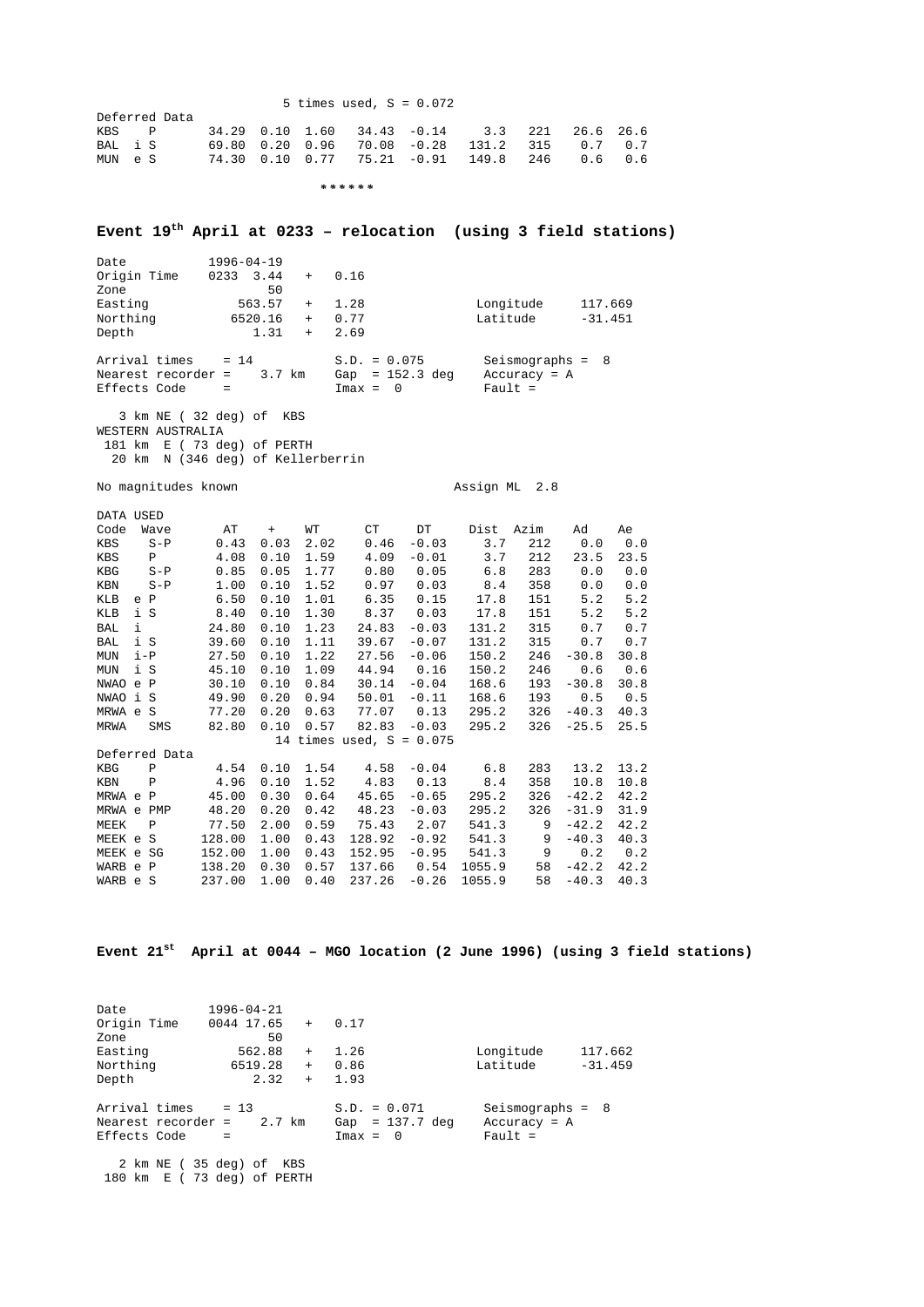|            | N (344 deg) of KELLERBERRIN<br>20 km |               |                     |      |      |                            |         |               |      |          |      |     |
|------------|--------------------------------------|---------------|---------------------|------|------|----------------------------|---------|---------------|------|----------|------|-----|
|            | Record                               |               | Dur                 | Sync | Unc  | Resp                       |         | Seismometer   |      | Recorder |      | Pol |
| MAGNITUDES |                                      |               |                     |      |      |                            |         |               |      |          |      |     |
| Code       |                                      | R             | МL                  |      | MD   | МB                         | MS      | МW            | MN   |          |      |     |
|            |                                      |               |                     |      |      |                            |         |               |      |          |      |     |
|            |                                      |               | No magnitudes known |      |      |                            |         | Assign ML 2.7 |      |          |      |     |
| DATA USED  |                                      |               |                     |      |      |                            |         |               |      |          |      |     |
| Code       |                                      | Wave          | AΤ                  | $+$  | WТ   | CT                         | DT      | Dist          | Azim | Ad       | Ae   |     |
| KBS        |                                      | $S - P$       | 0.40                | 0.02 | 2.23 | 0.43                       | $-0.03$ | 2.7           | 214  | 0.0      | 0.0  |     |
| KBG        |                                      | $S - P$       | 0.79                | 0.05 | 1.78 | 0.75                       | 0.04    | 6.1           | 282  | 0.0      | 0.0  |     |
| KBN        |                                      | $S - P$       | 1.06                | 0.05 | 1.73 | 1.09                       | $-0.03$ | 9.3           | 3    | 0.0      | 0.0  |     |
| KBN        | $\mathbf P$                          |               | 19.23               | 0.10 | 1.51 | 19.23                      | $-0.00$ | 9.3           | 3    | 15.7     | 15.7 |     |
| KLB        | $i-P$                                |               | 20.60               | 0.10 | 1.44 | 20.52                      | 0.08    | 17.4          | 147  | 8.6      | 8.6  |     |
| KLB        | e S                                  |               | 22.40               | 0.10 | 0.91 | 22.51                      | $-0.11$ | 17.4          | 147  | 8.6      | 8.6  |     |
| BAL        | e P                                  |               | 39.00               | 0.10 | 0.86 | 39.05                      | $-0.05$ | 131.3         | 315  | $-30.8$  | 30.8 |     |
| BAL        | S<br>e                               |               | 53.90               | 0.10 | 0.78 | 53.93                      | $-0.03$ | 131.3         | 315  | 1.1      | 1.1  |     |
| <b>MUN</b> | e P                                  |               | 41.40               | 0.10 | 0.85 | 41.56                      | $-0.16$ | 149.2         | 246  | $-30.8$  | 30.8 |     |
| <b>MUN</b> | S<br>e                               |               | 59.00               | 0.10 | 0.77 | 58.89                      | 0.11    | 149.2         | 246  | 1.0      | 1.0  |     |
| MRWA e S   |                                      |               | 91.30               | 0.20 | 0.63 | 91.18                      | 0.12    | 295.5         | 326  | $-40.3$  | 40.3 |     |
| MRWA       |                                      | SMS           | 96.90               | 0.20 | 0.50 | 97.02                      | $-0.12$ | 295.5         | 326  | $-25.5$  | 25.5 |     |
| MEEK e SG  |                                      |               | 167.60              | 0.30 | 0.55 | 167.51                     | 0.09    | 542.5         | 10   | 0.3      | 0.3  |     |
|            |                                      |               |                     |      |      | 13 times used, $S = 0.071$ |         |               |      |          |      |     |
|            |                                      | Deferred Data |                     |      |      |                            |         |               |      |          |      |     |
| KBS        | $\mathbf P$                          |               | 18.25               | 0.10 | 1.62 | 18.27                      | $-0.02$ | 2.7           | 214  | 43.6     | 43.6 |     |
| KBG        | Ρ                                    |               | 18.77               | 0.10 | 1.55 | 18.74                      | 0.03    | 6.1           | 282  | 23.2     | 23.2 |     |
| MRWA e P   |                                      |               | 59.00               | 0.30 | 0.64 | 59.80                      | $-0.80$ | 295.5         | 326  | $-42.2$  | 42.2 |     |
| MEEK e P   |                                      |               | 91.90               | 1.00 | 0.48 | 89.69                      | 2.21    | 542.5         | 10   | $-42.2$  | 42.2 |     |
| MEEK e S   |                                      |               | 142.60              | 0.30 | 0.55 | 143.22                     | $-0.62$ | 542.5         | 10   | $-40.3$  | 40.3 |     |
|            |                                      |               |                     |      |      |                            |         |               |      |          |      |     |

# **Event 25th April at 1909 – MGO location (using KBS)**

| Date                |         |                                                                                                                 | 1996-04-25         |          |       |                                     |               |               |                |                    |           |
|---------------------|---------|-----------------------------------------------------------------------------------------------------------------|--------------------|----------|-------|-------------------------------------|---------------|---------------|----------------|--------------------|-----------|
| Origin Time<br>Zone |         |                                                                                                                 | 1909 18.82         | 50       | $+ -$ | 0.38                                |               |               |                |                    |           |
| Easting             |         |                                                                                                                 |                    | 561.80   | $+ -$ | 2.52                                |               |               | Longitude      |                    | 117.650   |
| Northing            |         |                                                                                                                 |                    | 6518.72  | $+ -$ | 3.57                                |               |               | Latitude       |                    | $-31.464$ |
| Depth               |         |                                                                                                                 |                    | 2.55     | $+ -$ | 3.97                                |               |               |                |                    |           |
|                     |         | Arrival times<br>Nearest recorder =<br>Effects Code                                                             | $= 10$<br>$\equiv$ | $1.6$ km |       | $S.D. = 0.124$<br>Gap<br>$Imax = 0$ | $= 176.6$ deg | $Fault =$     | $Accuracy = B$ | Seismographs = $6$ |           |
|                     |         | 1 km NE (27 deg) of KBS<br>WESTERN AUSTRALIA<br>179 km E (73 deg) of PERTH<br>20 km N (340 deg) of Kellerberrin |                    |          |       |                                     |               |               |                |                    |           |
|                     |         | No magnitudes known                                                                                             |                    |          |       |                                     |               | Assign ML 1.9 |                |                    |           |
| DATA USED           |         |                                                                                                                 |                    |          |       |                                     |               |               |                |                    |           |
| Code                |         | Wave                                                                                                            | AT                 | $+ -$    | WТ    | CT                                  | DT            | Dist          | Azim           | Ad                 | Ae        |
| KBS                 |         | $S-P$                                                                                                           | 0.39               | 0.02     | 2.27  | 0.37                                | 0.02          | 1.6           | 207            | 0.0                | 0.0       |
| KLB                 | $i-P$   |                                                                                                                 | 21.80              | 0.10     | 1.44  | 21.72                               | 0.08          | 17.5          | 143            | 9.3                | 9.3       |
| KLB                 | e S     |                                                                                                                 | 23.50              | 0.10     | 0.91  | 23.73                               | $-0.23$       | 17.5          | 143            | 9.3                | 9.3       |
| BAL                 | e P     |                                                                                                                 | 40.10              | 0.10     | 0.86  | 40.15                               | $-0.05$       | 131.0         | 316            | $-30.8$            | 30.8      |
| BAL                 | e S     |                                                                                                                 | 55.00              | 0.20     | 0.68  | 55.01                               | $-0.01$       | 131.0         | 316            | 1.2                | 1.2       |
| MUN                 | $e$ $P$ |                                                                                                                 | 42.40              | 0.10     | 0.85  | 42.54                               | $-0.14$       | 148.0         | 246            | $-30.8$            | 30.8      |
| MUN                 | e S     |                                                                                                                 | 59.70              | 0.10     | 0.77  | 59.72                               | $-0.02$       | 148.0         | 246            | 1.1                | 1.1       |
| NWAO e P            |         |                                                                                                                 | 45.50              | 0.30     | 0.68  | 45.17                               | 0.33          | 166.8         | 193            | $-30.8$            | 30.8      |
| NWAO e S            |         |                                                                                                                 | 64.90              | 0.50     | 0.55  | 64.90                               | 0.00          | 166.8         | 193            | 1.0                | 1.0       |
| MRWA e P            |         |                                                                                                                 | 61.00              | 0.50     | 0.58  | 60.93                               | 0.07          | 295.4         | 327            | $-42.2$            | 42.2      |
|                     |         |                                                                                                                 |                    |          |       | 10 times used, $S = 0.124$          |               |               |                |                    |           |
|                     |         | Deferred Data                                                                                                   |                    |          |       |                                     |               |               |                |                    |           |
| KBS                 |         | $\mathbf{P}$                                                                                                    | 19.43              | 0.10     | 1.65  | 19.35                               | 0.08          | 1.6           | 207            | 61.4               | 61.4      |
| MRWA e S            |         |                                                                                                                 | 93.10              | 0.30     | 0.58  | 92.29                               | 0.81          | 295.4         | 327            | $-40.3$            | 40.3      |
| MRWA e S2           |         |                                                                                                                 | 98.00              | 0.30     | 0.32  | 97.42                               | 0.58          | 295.4         | 327            | $-23.9$            | 23.9      |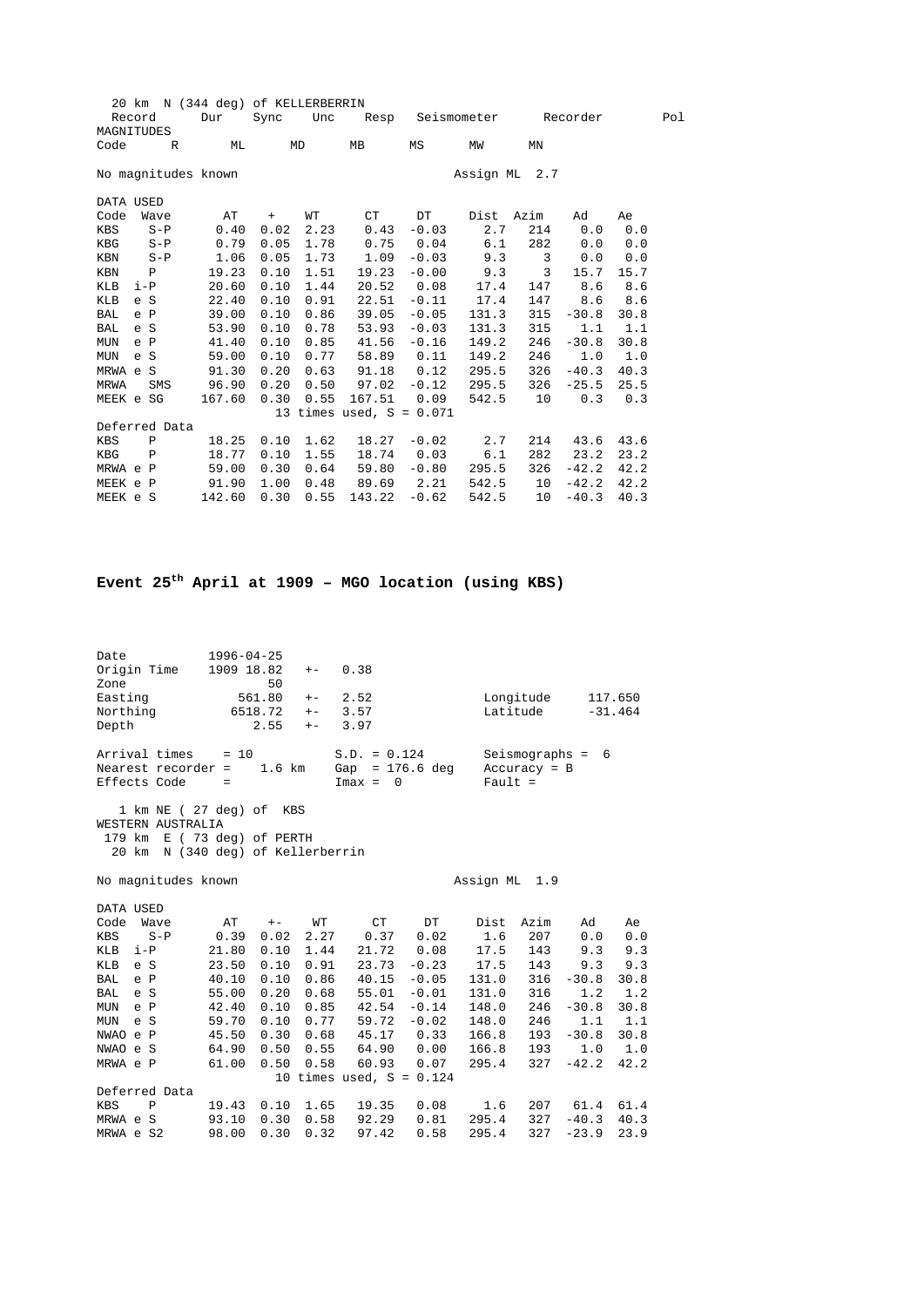|                                                                                                                                                       |                                                                                                                                                                                                    | Event 25 <sup>th</sup> April at 1909 - relocation (using KBS and KBG)                                                                                                                                |                                                                                |                                                                              |                                                                                                                                                                                     |
|-------------------------------------------------------------------------------------------------------------------------------------------------------|----------------------------------------------------------------------------------------------------------------------------------------------------------------------------------------------------|------------------------------------------------------------------------------------------------------------------------------------------------------------------------------------------------------|--------------------------------------------------------------------------------|------------------------------------------------------------------------------|-------------------------------------------------------------------------------------------------------------------------------------------------------------------------------------|
| Date<br>Origin Time<br>Zone<br>Easting<br>Northing<br>Depth                                                                                           | 1996-04-25<br>1909 18.86<br>$+ -$<br>50<br>563.60<br>$+-$<br>$6519.45 + -$<br>1.61<br>$+ -$                                                                                                        | 0.66<br>6.81<br>7.53<br>13.79                                                                                                                                                                        |                                                                                | Longitude<br>Latitude                                                        | 117.669<br>$-31.458$                                                                                                                                                                |
| Arrival times =<br>Nearest recorder =<br>Effects Code                                                                                                 | 8<br>3.1 km<br>$\overline{a}$ =                                                                                                                                                                    | S.D. = 0.092 Seismographs = 6<br>Gap = 183.3 deg Accuracy = B<br>$Imax = 0$                                                                                                                          | $Pault =$                                                                      |                                                                              |                                                                                                                                                                                     |
| WESTERN AUSTRALIA                                                                                                                                     | 3 km NE (39 deg) of KBS<br>181 km E ( 73 deg) of PERTH<br>20 km N (346 deg) of Kellerberrin                                                                                                        |                                                                                                                                                                                                      |                                                                                |                                                                              |                                                                                                                                                                                     |
| No magnitudes known                                                                                                                                   |                                                                                                                                                                                                    |                                                                                                                                                                                                      | Assign ML 1.9                                                                  |                                                                              |                                                                                                                                                                                     |
| DATA USED<br>Code Wave<br>$S-P$<br>KBS<br>KBS<br>$\mathbb{P}$<br>KBG<br>$S-P$<br>KLB i-P<br>KLB e S<br>BAL e S<br>NWAO e P<br>MRWA e P                | WT<br>AT<br>$+ -$<br>2.21<br>$0.39 \quad 0.02$<br>19.43  0.10  1.60<br>$0.02$ $2.12$<br>0.90<br>21.80  0.10  1.45<br>23.50<br>$0.10 \quad 0.91$<br>45.50<br>$0.30 \quad 0.68$<br>61.00  0.50  0.58 | CT <sub>1</sub><br>DT<br>$0.42 - 0.03$<br>$19.46 - 0.03$<br>$0.83$ 0.07<br>21.68  0.12<br>$23.63 - 0.13$<br>55.00 1.00 0.49 55.24 -0.24<br>45.45 0.05<br>$61.12 - 0.12$<br>8 times used, $S = 0.092$ | Dist Azim<br>3.1<br>3.1<br>7.1<br>17.1<br>17.1<br>131.7 315<br>167.9<br>295.8  | 219<br>219<br>289<br>150<br>150<br>193<br>$-30.8$<br>326<br>$-42.2$          | Ad<br>Ae<br>0.0<br>0.0<br>31.3<br>31.3<br>0.0<br>0.0<br>6.4<br>6.4<br>6.4<br>6.4<br>0.8<br>0.8<br>30.8<br>42.2                                                                      |
| Deferred Data<br>BAL e P<br>MUN e P<br>MUN e S<br>NWAO e S<br>MRWA e S<br>MRWA e S2                                                                   | 40.10  0.50  0.62<br>42.40  0.10  0.85<br>$0.10 \quad 0.77$<br>59.70<br>64.90 0.50 0.55<br>98.00 0.30 0.32                                                                                         | $40.35 - 0.25$<br>$42.93 - 0.53$<br>$60.29 - 0.59$<br>$65.25 - 0.35$<br>93.10  0.30  0.58  92.57  0.53<br>97.66<br>0.34                                                                              | 131.7<br>150.0<br>150.0<br>167.9<br>295.8<br>295.8                             | 315<br>246<br>$-30.8$<br>246<br>193<br>$326 - 40.3 40.3$<br>$326 - 23.9$     | 0.8<br>0.8<br>30.8<br>0.7<br>0.7<br>0.6<br>0.6<br>23.9                                                                                                                              |
|                                                                                                                                                       |                                                                                                                                                                                                    |                                                                                                                                                                                                      |                                                                                |                                                                              | Event 25 <sup>th</sup> April at 2009 - relocation using 3 field stations) (MGO soln not found)                                                                                      |
| Date<br>Origin Time<br>Zone<br>Easting<br>Northing<br>Depth                                                                                           | $1996 - 04 - 25$<br>2009 52.26<br>50<br>562.87<br>6520.23<br>1.67                                                                                                                                  | 0.28<br>$+$<br>1.59<br>$+$<br>1.06<br>$+$<br>3.33<br>$+$                                                                                                                                             |                                                                                | Longitude<br>Latitude                                                        | 117.662<br>$-31.451$                                                                                                                                                                |
| Arrival times<br>Nearest recorder =<br>Effects Code                                                                                                   | $= 10$<br>$3.4 \text{ km}$<br>$\equiv$                                                                                                                                                             | $S.D. = 0.076$<br>Gap = $145.6$ deg Accuracy = A<br>$Imax = 0$                                                                                                                                       |                                                                                | $Pault =$                                                                    | Seismographs = 7                                                                                                                                                                    |
| WESTERN AUSTRALIA                                                                                                                                     | 3 km N (21 deg) of KBS<br>180 km E (73 deg) of PERTH<br>21 km N (344 deg) of Kellerberrin                                                                                                          |                                                                                                                                                                                                      |                                                                                |                                                                              |                                                                                                                                                                                     |
| No magnitudes known                                                                                                                                   |                                                                                                                                                                                                    |                                                                                                                                                                                                      |                                                                                | Assign ML 2.5                                                                |                                                                                                                                                                                     |
| DATA USED<br>Code Wave<br>KBS<br>$S-P$<br>KBG<br>$S-P$<br>KBN<br>$S - P$<br>KLB<br>e P<br>KLB<br>e S<br>BAL<br>e P<br><b>BAL</b><br>e S<br>MUN<br>e P | AΤ<br>$+$<br>0.02<br>0.41<br>0.75<br>0.01<br>1.00<br>0.01<br>55.30<br>0.10<br>0.10<br>57.20<br>0.10<br>73.60<br>0.10<br>88.30<br>0.10<br>76.10                                                     | WТ<br>СT<br>2.20<br>0.45<br>2.45<br>0.73<br>2.40<br>0.97<br>1.01<br>55.25<br>0.91<br>57.32<br>0.86<br>73.57<br>0.78<br>88.35<br>0.85<br>76.28                                                        | DT<br>$-0.04$<br>0.02<br>0.03<br>0.05<br>$-0.12$<br>0.03<br>$-0.05$<br>$-0.18$ | Azim<br>Dist<br>3.4<br>6.1<br>8.4<br>18.2<br>18.2<br>130.6<br>130.6<br>149.6 | Ad<br>Ae<br>201<br>0.0<br>0.0<br>284<br>0.0<br>0.0<br>3<br>0.0<br>0.0<br>6.2<br>6.2<br>149<br>6.2<br>6.2<br>149<br>315<br>0.9<br>0.9<br>315<br>0.9<br>0.9<br>246<br>30.8<br>$-30.8$ |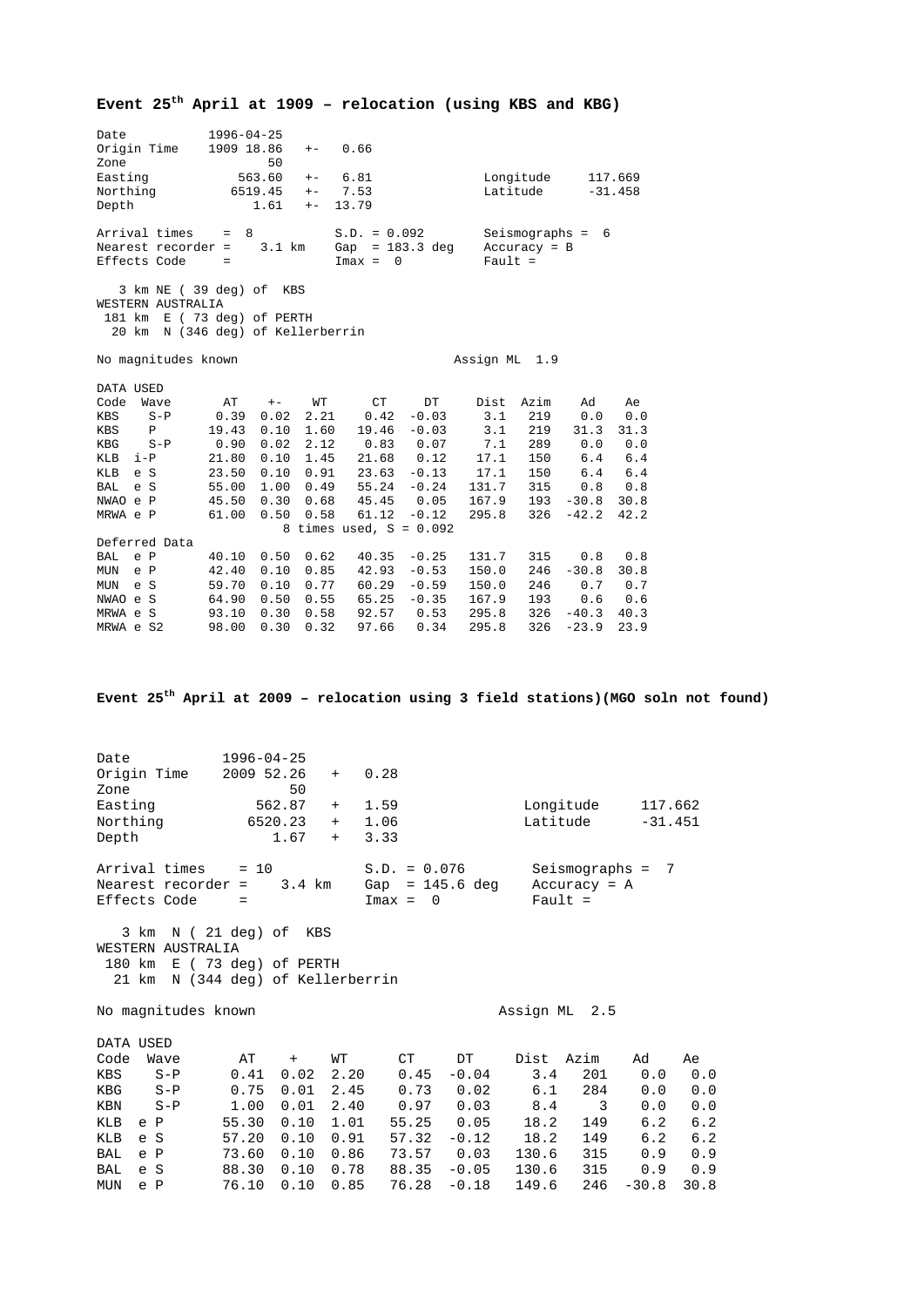| NWAO e P |               | 79.00      | 0.20 | 0.73 | 78.92                      | 0.08    | 168.5 |     | $193 - 30.8$ | 30.8 |
|----------|---------------|------------|------|------|----------------------------|---------|-------|-----|--------------|------|
| NWAO e S |               | 99.10      | 0.30 | 0.61 | 98.81                      | 0.29    | 168.5 | 193 | 0.7          | 0.7  |
|          |               |            |      |      | 10 times used, $S = 0.076$ |         |       |     |              |      |
|          | Deferred Data |            |      |      |                            |         |       |     |              |      |
| KBS      | P             | 53.06 0.10 |      | 1.60 | 52.91                      | 0.15    | 3.4   | 201 | 29.9         | 29.9 |
| KBN      | P             | 53.99      | 0.01 | 3.03 | 53.67                      | 0.32    | 8.4   | 3   | 13.3         | 13.3 |
| MUN e S  |               | 94.00      | 0.20 | 0.67 | 93.59                      | 0.41    | 149.6 | 246 | 0.7          | 0.7  |
| MRWA e P |               | 94.10      | 0.20 | 0.70 | 94.38                      | $-0.28$ | 294.7 | 326 | $-42.2$      | 42.2 |
| MRWA e S |               | 126.00     | 0.30 | 0.58 | 125.74                     | 0.26    | 294.7 | 326 | $-40.3$      | 40.3 |

**Event 7th June 1998 at 2009 – MGO location (12 June 1998) - "Normal" depth**

| Date          | $1998 - 06 - 07$           |       |                  |                    |           |
|---------------|----------------------------|-------|------------------|--------------------|-----------|
| Origin Time   | $2242\,56.20 + -$          |       | 0.38             |                    |           |
| Zone          | 50                         |       |                  |                    |           |
| Easting       | 564.87                     | $+ -$ | 2.48             | Longitude          | 117.683   |
| Northing      | 6518.75                    |       | $+-2.41$         | Latitude           | $-31.464$ |
| Depth         | 5.00                       |       | $+-$ 5.21 N      |                    |           |
| Arrival times | $= 17$                     |       | $S.D. = 0.356$   | Seismographs = $9$ |           |
|               | Nearest recorder = 15.9 km |       | Gap = $91.7$ deg | $Accuracy = A$     |           |
| Effects Code  | $=$                        |       | $Imax = 0$       | $Fault =$          |           |
|               |                            |       |                  |                    |           |

 15 km NW (332 deg) of KLB WESTERN AUSTRALIA 182 km E ( 73 deg) of PERTH 19 km N (349 deg) of Kellerberrin

No magnitudes known Assign ML 3.6

| DATA USED  |       |               |        |       |      |                            |         |        |      |         |      |
|------------|-------|---------------|--------|-------|------|----------------------------|---------|--------|------|---------|------|
| Code       |       | Wave          | AТ     | $+ -$ | WТ   | CT                         | DT      | Dist   | Azim | Ad      | Ae   |
| KLB        | $i-P$ |               | 58.90  | 0.10  | 1.45 | 58.94                      | $-0.04$ | 15.9   | 152  | 18.4    | 18.4 |
| BAL        | $i+P$ |               | 77.40  | 0.10  | 1.23 | 77.62                      | $-0.22$ | 133.1  | 315  | $-30.8$ | 30.8 |
| <b>MUN</b> | e P   |               | 80.00  | 0.10  | 0.85 | 80.11                      | $-0.11$ | 150.9  | 247  | $-30.8$ | 30.8 |
| <b>MUN</b> | e S   |               | 97.90  | 0.10  | 0.77 | 97.91                      | $-0.01$ | 150.9  | 247  | 2.0     | 2.0  |
| NWAO e P   |       |               | 82.60  | 0.10  | 0.84 | 82.45                      | 0.15    | 167.6  | 194  | $-30.8$ | 30.8 |
| NWAO       | e S   |               | 102.20 | 0.20  | 0.66 | 102.24                     | $-0.04$ | 167.6  | 194  | $-23.9$ | 23.9 |
| MRWA e P   |       |               | 98.10  | 0.10  | 0.80 | 98.24                      | $-0.14$ | 297.0  | 326  | $-42.2$ | 42.2 |
| MRWA e PMP |       |               | 101.20 | 0.10  | 0.48 | 100.94                     | 0.26    | 297.0  | 326  | $-31.8$ | 31.8 |
| MRWA e S   |       |               | 130.10 | 0.10  | 0.72 | 129.57                     | 0.53    | 297.0  | 326  | $-40.3$ | 40.3 |
| <b>RKG</b> |       | e PMP         | 109.00 | 0.30  | 0.38 | 108.29                     | 0.71    | 350.0  | 190  | $-31.5$ | 31.5 |
| <b>RKG</b> |       | e SMS         | 149.50 | 0.50  | 0.29 | 148.87                     | 0.63    | 350.0  | 190  | $-24.9$ | 24.9 |
| WOOL e P   |       |               | 109.20 | 0.50  | 0.57 | 108.65                     | 0.55    | 383.1  | 84   | $-42.2$ | 42.2 |
| WOOL e PG  |       |               | 117.80 | 0.30  | 0.63 | 118.71                     | $-0.91$ | 383.1  | 84   | 0.8     | 0.8  |
| WOOL e S   |       |               | 147.90 | 0.30  | 0.56 | 147.70                     | 0.20    | 383.1  | 84   | $-40.3$ | 40.3 |
| FORT e P   |       |               | 182.50 | 0.50  | 0.51 | 182.80                     | $-0.30$ | 996.5  | 88   | $-42.2$ | 42.2 |
| FORT e S   |       |               | 277.30 | 0.50  | 0.46 | 276.80                     | 0.50    | 996.5  | 88   | $-40.3$ | 40.3 |
| WARB e P   |       |               | 190.50 | 0.50  | 0.51 | 189.97                     | 0.53    | 1055.5 | 58   | $-42.2$ | 42.2 |
|            |       |               |        |       |      | 17 times used, $S = 0.356$ |         |        |      |         |      |
|            |       | Deferred Data |        |       |      |                            |         |        |      |         |      |
| <b>RKG</b> | e P   |               | 106.50 | 0.30  | 0.63 | 104.64                     | 1.86    | 350.0  | 190  | $-42.2$ | 42.2 |
| <b>RKG</b> |       | e PG          | 110.60 | 0.20  | 0.69 | 113.30                     | $-2.70$ | 350.0  | 190  | 0.9     | 0.9  |
| <b>RKG</b> | e S   |               | 142.00 | 1.00  | 0.45 | 140.72                     | 1.28    | 350.0  | 190  | $-40.3$ | 40.3 |
| <b>RKG</b> |       | e S2          | 146.00 | 0.50  | 0.29 | 148.31                     | $-2.31$ | 350.0  | 190  | $-23.9$ | 23.9 |
| WOOL e SG  |       |               | 159.00 | 0.50  | 0.51 | 162.05                     | $-3.05$ | 383.1  | 84   | 0.8     | 0.8  |
| MEEK e P   |       |               | 129.20 | 0.30  | 0.61 | 127.93                     | 1.27    | 542.4  | 9    | $-42.2$ | 42.2 |
| MEEK e S   |       |               | 180.40 | 0.50  | 0.49 | 181.27                     | $-0.87$ | 542.4  | 9    | $-40.3$ | 40.3 |
| MEEK e SG  |       |               | 204.50 | 0.50  | 0.49 | 206.05                     | $-1.55$ | 542.4  | 9    | 0.6     | 0.6  |
| FORT e SG  |       |               | 329.60 | 0.50  | 0.46 | 331.47                     | $-1.87$ | 996.5  | 88   | 0.3     | 0.3  |
| GIRL w P   |       |               | 189.00 | 1.00  | 0.45 | 187.48                     | 1.52    | 1035.2 | 339  | $-42.2$ | 42.2 |
| WARB e S   |       |               | 291.10 | 0.50  | 0.46 | 289.29                     | 1.81    | 1055.5 | 58   | $-40.3$ | 40.3 |
| WARB e SG  |       |               | 344.90 | 1.00  | 0.40 | 347.79                     | $-2.89$ | 1055.5 | 58   | 0.3     | 0.3  |
| FITZ e S   |       |               | 421.40 | 0.50  | 0.46 | 422.53                     | $-1.13$ | 1688.8 | 30   | $-40.3$ | 40.3 |